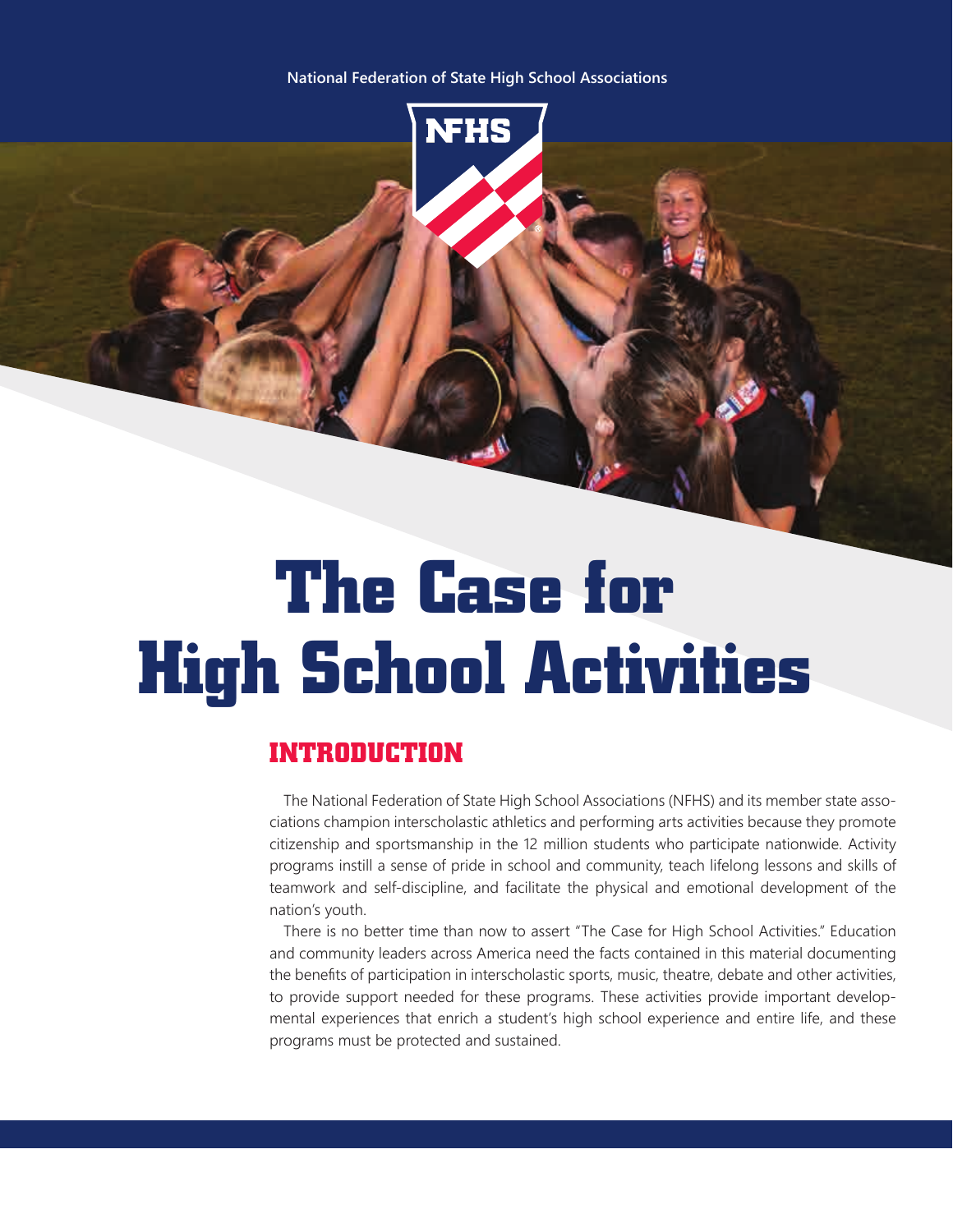# Cost Benefit

At a cost of only one to three percent (or less in many cases) of an overall school's budget, high school activity programs are one of today's best bargains. It is in these vital programs – sports, music, speech, theatre, debate – where young people learn lifelong lessons that complement the academic lessons taught in the classroom. From a cost standpoint, activity programs are an exceptional bargain when matched against the overall school district's education budget.

Examinations of various school districts' budget information across the country reveal that activity programs make up very small percentages of school budgets. In the 2019-20 school year, the city of Chicago's Public School Board of Education's budget (the second largest U.S. school district) was \$6.56 billion; the activity program's portion was \$17.5 million. In the Los Angeles Unified School District (the third largest school district), activity programs received \$7.3 million of the overall \$7.7 billion budget for 2019-20. Finally, in the Miami – Dade, Florida School District (the fourth largest school district), its Board of Education had a 2019-20 overall budget of \$5.45 billion, while setting aside \$17.7 million for activity programs. In all of these examples, the budget for school activity programs is less than one percent of the overall district's budget. Considering the benefits, which are outlined below, at such small proportions of overall school district budgets, school activity programs are one of the most effective investments being made in secondary school education programs today.

# The NFHS Supports Co-curricular Endeavors Through Many Avenues, Including:

**• Rules-writing Process** – The NFHS produces more than eight million copies of publications and support materials annually for 16 rules books covering 17 sports. The NFHS publishes case books, officials' manuals, handbooks, and simplified and illustrated books in many sports.

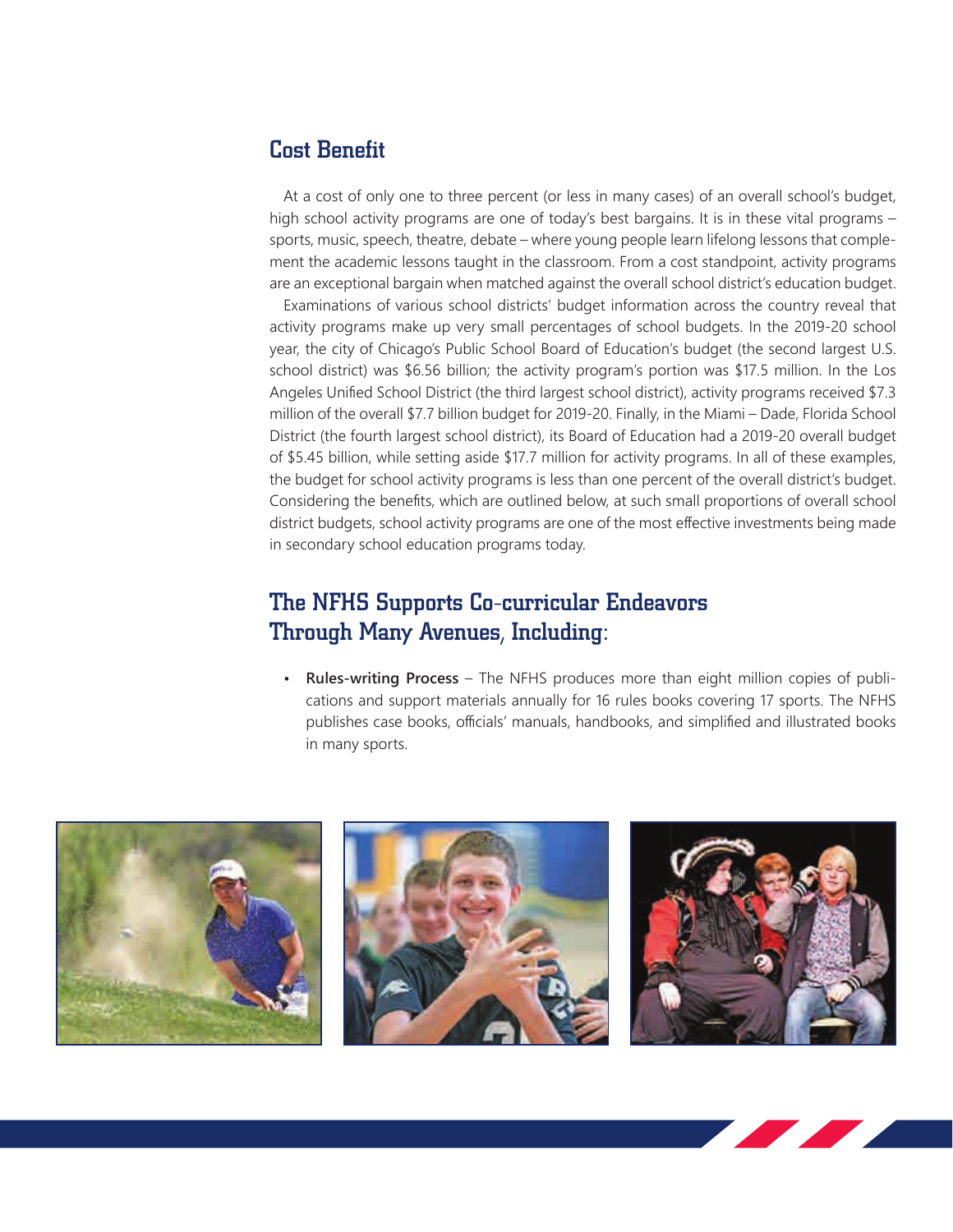- **The NFHS Coach Education Program** The NFHS Fundamentals of Coaching Course provides a unique student-centered curriculum for interscholastic coaches that assists coaches in creating a healthy and age-appropriate sport experience. With more than 10 million courses viewed and taken, this tool enhances the education for the adults who have committed to the betterment of their young people. More information can be found at *www.nfhslearn.com*.
- **National High School Activities Month** The nation's high schools are encouraged to promote the values inherent in high school athletics, speech, music, theatre, debate and spirit squads during this celebration in the month of October.
- **Public-service Announcements** Various sportsmanship messages are created and distributed in electronic and radio formats, as well as healthy lifestyle messages that tackle difficult but current topics such as steroid usage and hazing prevention education. More information can be found at *www.nfhs.com*.
- **High School Activities: A Community Investment in America** This presentation is an NFHS educational product. It documents the value of high school athletic and performing arts activities through an excellent PowerPoint presentation with videos on a CD-ROM. This product is available by calling NFHS Customer Service at 800-776-3462 or *www.nfhs.com*.
- **SPORTSMANSHIP.** *IT'S UP TO YOU***. TM TOOLKIT** This is the initiative for improving sportsmanship in schools and in the community. Sportsmanship is an issue that affects everyone and is everyone's responsibility. The new Sportsmanship, It's Up to You™ campaign is based on respect and involves personal responsibility. It starts with a mindset and ends with behavioral choices. The toolkit contains two DVDs, radio spots, customizable posters, Student Pledge Cards and an implementation guide on how to utilize the components of the toolkit. The toolkit can be ordered by calling NFHS Customer Service at 800-776-3462 or *www.nfhs.com*.

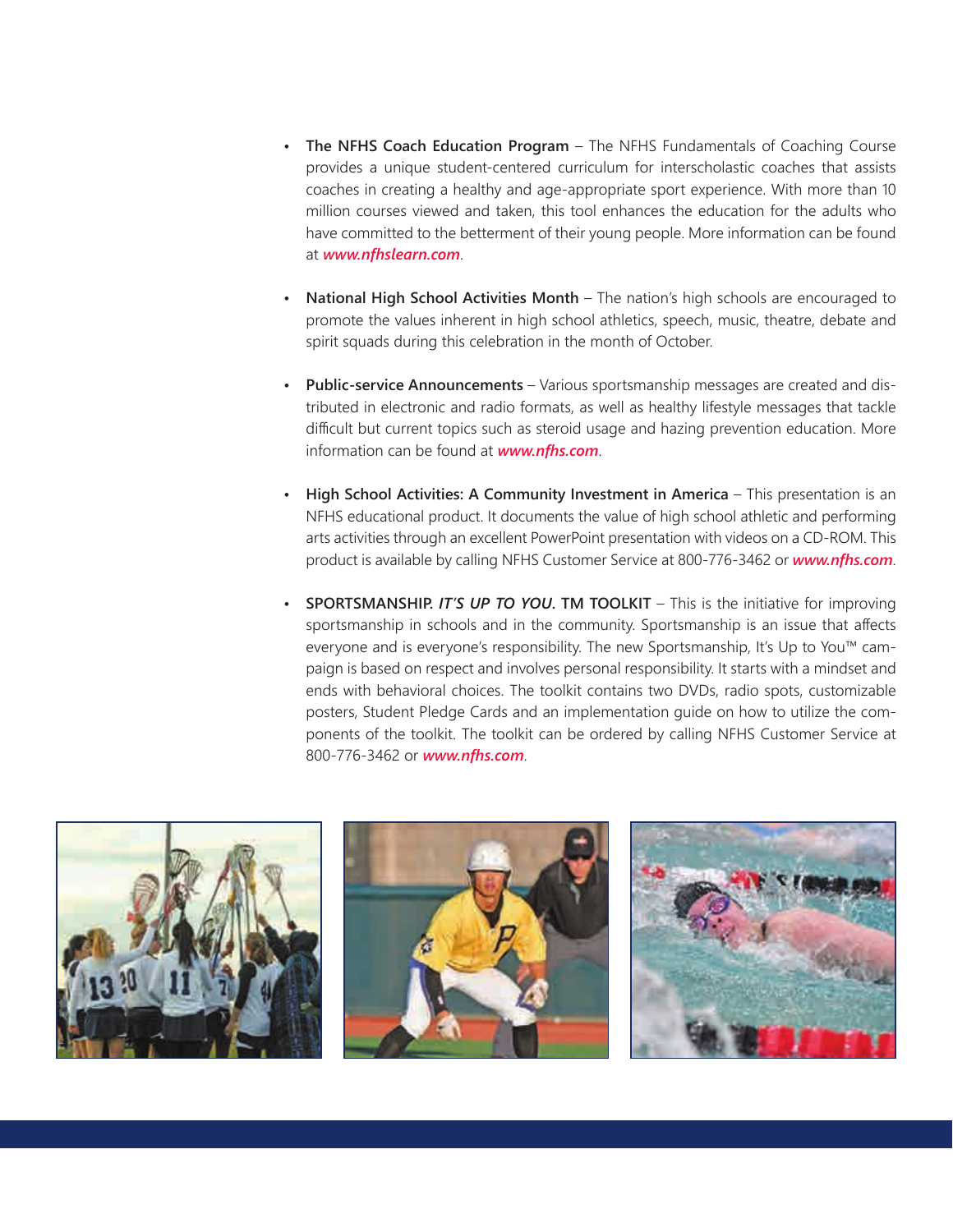# Benefits of Cocurricular Activities

- **Activities Support the Academic Mission of Schools.** They are not a diversion, but rather an extension of a good educational program. Students who participate in activity programs tend to have higher grade-point averages, better attendance records, lower dropout rates and fewer discipline problems than students generally.
- **Activities are Inherently Educational.** Activity programs provide valuable lessons and skills for practical situations – like teamwork, fair play and hard work. Through participation in activity programs, students learn self-discipline, build self-confidence and develop skills to handle competitive situations. These are qualities students need if they are to become responsible adults, productive citizens and skilled professionals.
- **Activities Promote Health and Well-being.** Mental and physical health are improved through activities. Self-concept, self-image, physical activity and weight management are a few of these health benefits realized through activity participation.
- **Activities Foster Success in Later Life.** Participation in high school activities is often a predictor of later success – in college, a career and becoming a contributing healthy member of society.

Following are some of these benefits identified more specifically and documented. This updated version of the Case for High School Activities presents additional and more recent study results and includes additional categories of benefits.

Several of the studies have findings that fit into more than one category. In most cases, the study was listed in the category that fit best for most of its findings, and in some cases the other findings for the study (that may have fit better in another category) were also mentioned alongside the major findings. Only a couple of studies were listed in two categories because the study had major findings in both categories. While many of the studies refer to "extracurricular activities," the NFHS prefers the term "education-based" activities to indicate that activities support the academic mission of schools, are inherently educational and are a significant part of the school or education system.

- **• BETTER EDUCATIONAL OUTCOMES**
- **• ENHANCED SCHOOL ENGAGEMENT AND SENSE OF BELONGING**
- **• POSITIVE YOUTH DEVELOPMENT/LIFE SKILLS**
- **• HEALTHIER BEHAVIORS**
- **• POST HIGH SCHOOL POSITIVE RESULTS**
- **• DEVELOPING BETTER CITIZENS**
- **• SCHOOL AND COMMUNITY BENEFITS**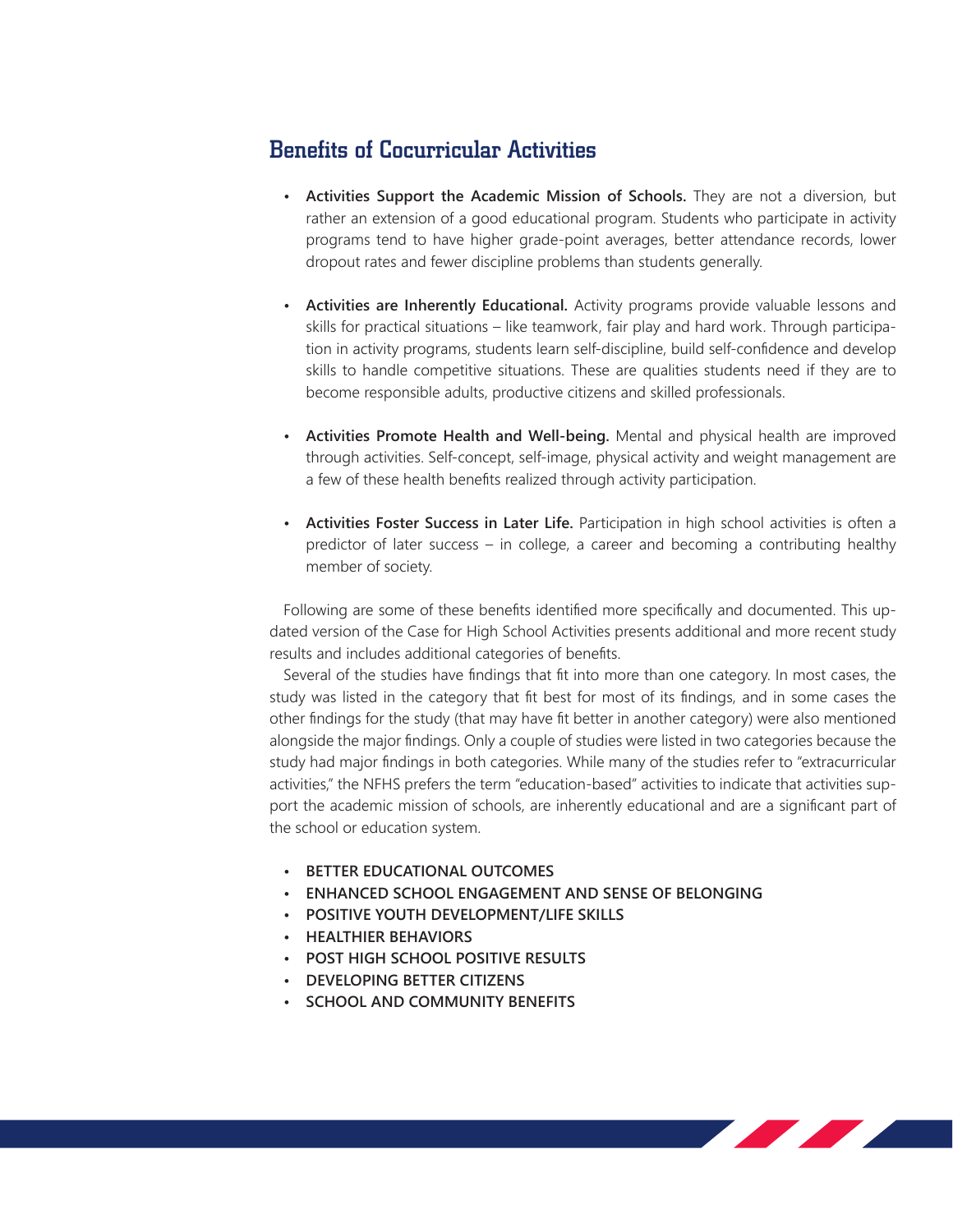### Better Educational Opportunities

Students who compete in high school activity programs have better educational outcomes, including higher grades, higher achievement test scores and higher educational expectations beyond high school.

- Students in school-sponsored activities had higher math achievement test scores and expectations for attending college according to a report that examined data from two national longitudinal education cohort studies (from the National Center for Education Statistics). The results also showed that the relationship between these outcomes and extracurricular activities held for students in the 1990s (Generation X) and the early 2000s (Millennial Generation). The author comments that these outcomes may be because school activities involvement increases school engagement in the schools' academic culture and also that students in the 2000s were participating more in these "academically beneficial" school-sponsored activities. (Dumais, 2009).
- A study of nearly 140,000 Kansas high school students, examining data from the Kansas State High School Activities Association and the Kansas State Department of Education, revealed that "athletes earned higher grades, graduated at a higher rate, dropped out of school less frequently and scored higher on state assessments than did non-athletes." Student-athletes of color contributed to these overall results having much higher grade point averages, much higher graduation rates, and much lower dropout rates than non-athlete students of color. This led authors to say that although pay-to-play "may seem like a reasonable alternative to eliminating sport programs altogether, it discriminates against students who do not have the financial means to pay for membership on a high school sports team." (Lumpkin & Favor, 2012). Thus, eliminating sports programs, and likely other extracurricular activities, or implementing pay-to-play (or increasing the cost) is likely to have a more negative impact on students who come from families that are poorer, and generally students of color are over-represented among poorer families.
	- When looking at the relationship of physical activity and sports team participation with grade-point average (GPA), sports team participation was independently associated with a higher GPA for high school girls and boys. The effect of sports team participation had an independent effect on GPA beyond physical activity. This suggests that other factors involved in sports team participation beyond physical activity play a role in academic outcomes. Possible explanations from the authors included: sports participation promotes identification with school and school-related values, such as doing well academically, pro-educational social norms among teammates and coaches, and academic requirements for participation. They also note, "For adolescent students, in particular, sports team participation may be the major route by which they are physically active, and multiple studies suggest that participation on sports teams is also associated with better academic outcomes." (Fox et al., 2010).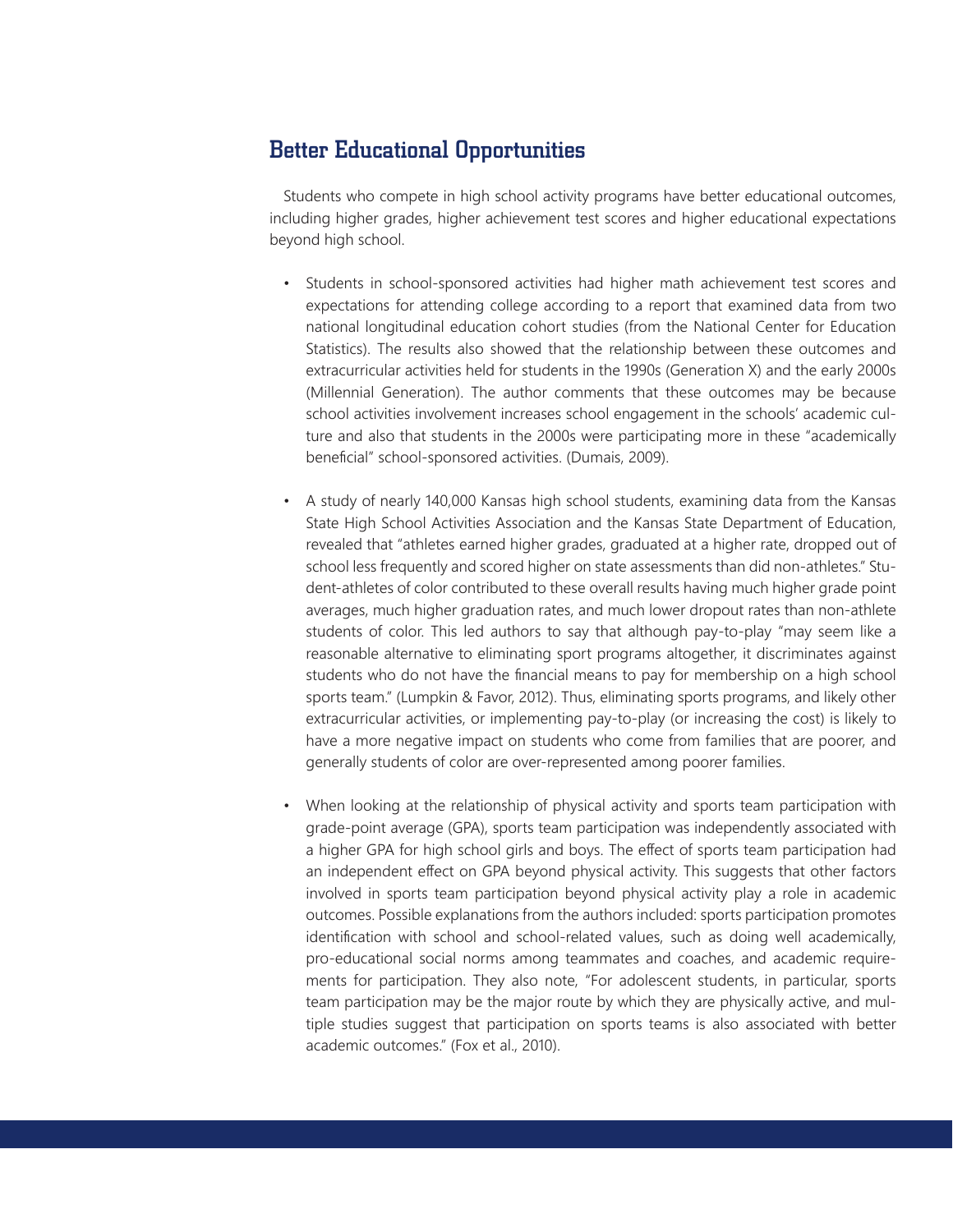- An earlier study looking at physical activity and academic performance in younger students found that those who participated in vigorous physical activity did approximately 10 percent better in math, science, English and social studies than students who did no or little vigorous activities. Yet, the study noted that many of the students reporting higher levels of vigorous activities were involved in organized sports like soccer, football or basketball. (Coe et al., 2006).
- Participation in school-sponsored athletics "is associated with a two percent increase in math and science test scores," school-sponsored" club participation is associated with a one percent increase in math test scores" and "involvement in either sports or clubs is associated with a five percent increase in bachelor's degree attainment expectations," according to an investigation of National Education Longitudinal Study (NELS) data. The author notes that such outcomes, high school test scores and degree attainment expectations, are "strongly related to educational attainment and future wages," and that "society ought to have a better understanding of the benefits these activities [school-sponsored clubs and sports] afford." (Lipscomb, 2007).
- Other research analyzing NELS data shows that high school participation in extracurricular school activities (ESAs) is more strongly related to positive school outcomes than out-ofschool extracurricular activities. These school outcomes were higher grades in 12th grade and higher rates of college attendance two years after high school, even when controlling for earlier grades. The study did find "diminishing returns for extremely high levels of ESA." The authors also noted that extracurricular school activities "benefited socioeconomically disadvantaged students as much or more than advantaged students." (Marsh & Kleitman, 2002).
- A Minnesota State High School League survey of 300 Minnesota high schools showed that the average GPA of a student-athlete was 2.84, compared with 2.68 for the non-participating student, and that student-athletes missed an average of only 7.4 days of school each year, compared with 8.8 for the non-participating student. (Born, 2007). This supports previous results from a study done in collaboration with the North Carolina High School Athletic Association that found significant differences between North Carolina high school students who were athletes and those who were not athletes in GPA (2.98 for athletes vs. 2.17 for non-athletes), missed days of school per school year (6.3 for athletes vs. 11.9 for non-athletes), disciple referrals (33.3% of athletes vs. 41.8% of non-athletes), dropout rate (0.6% for athletes vs. 10.32% for non-athletes), and graduation rate (99.4% for athletes vs. 93.5% for non-athletes). (Overton, 2001).

<u> De la Barca</u>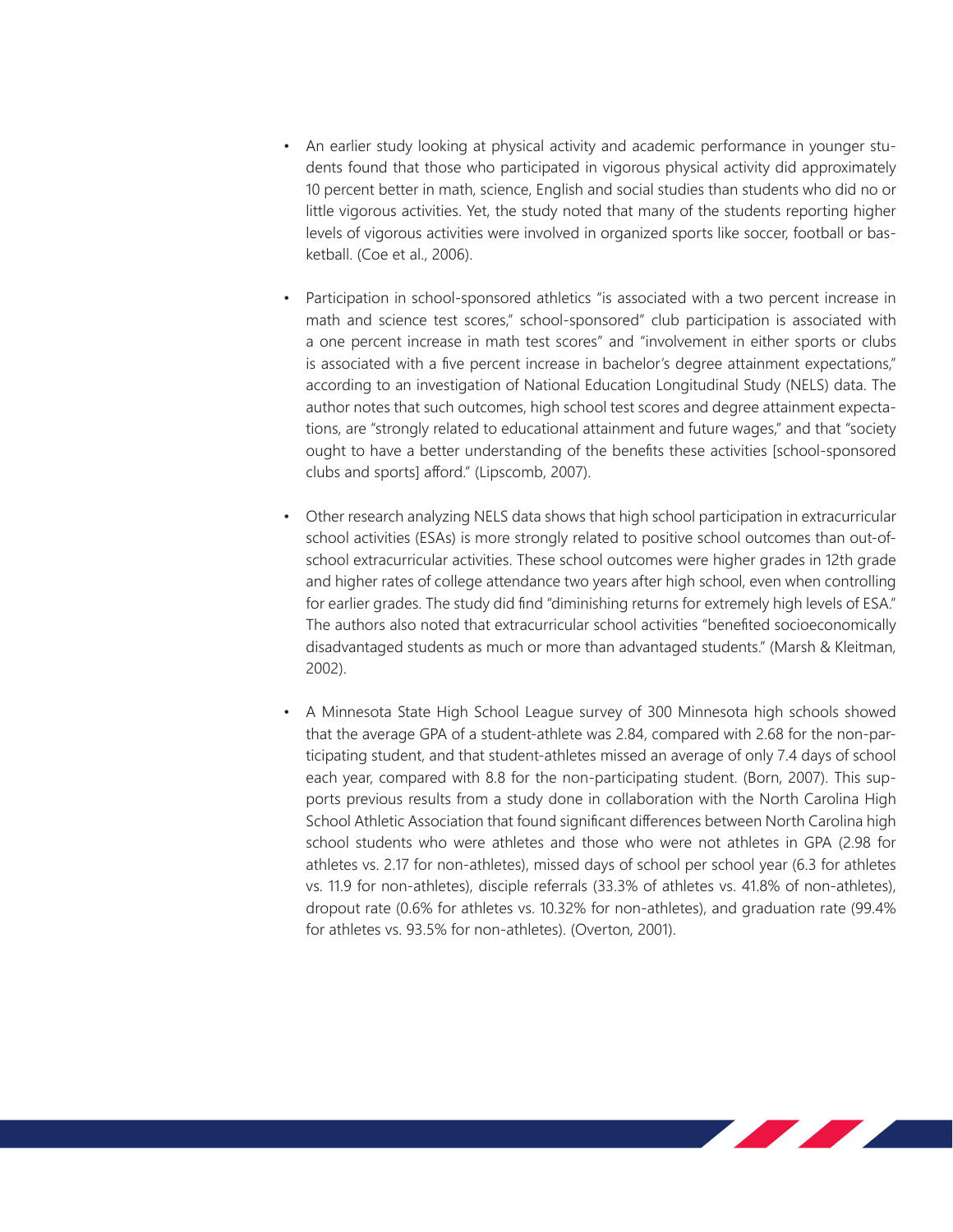- A report for the College Entrance Examination Board on the study of the relationship of extracurricular activity involvement in high school and SAT (Scholastic Aptitude Test) scores concluded that "participation in extracurricular activities provides all students – including students from disadvantaged backgrounds, minorities and those with less-than-distinguished academic achievements in high school – a measurable and meaningful gain in their college admissions test scores. The important reasoning abilities measured by tests like the SAT, evidently, are indeed developed both in and out of the classroom." This conclusion was reached by analyzing the SAT verbal and mathematics scores of more than 480,000 high school students after controlling for a number of socioeconomic background and academic achievement factors. Also, the impact of extracurricular activity participation was larger than the family socioeconomic factors and academic achievement levels used in this study. (Everson & Millsap, 2005).
- An examination of 2001 SAT scores revealed that music students scored about 11 percent higher than non-music students. Students with coursework/experience in music performance and music appreciation scored higher on the SAT than students with no arts participation, about 60 points higher in verbal area of the SAT and over 40 points higher in math. (CEEB, 2001).

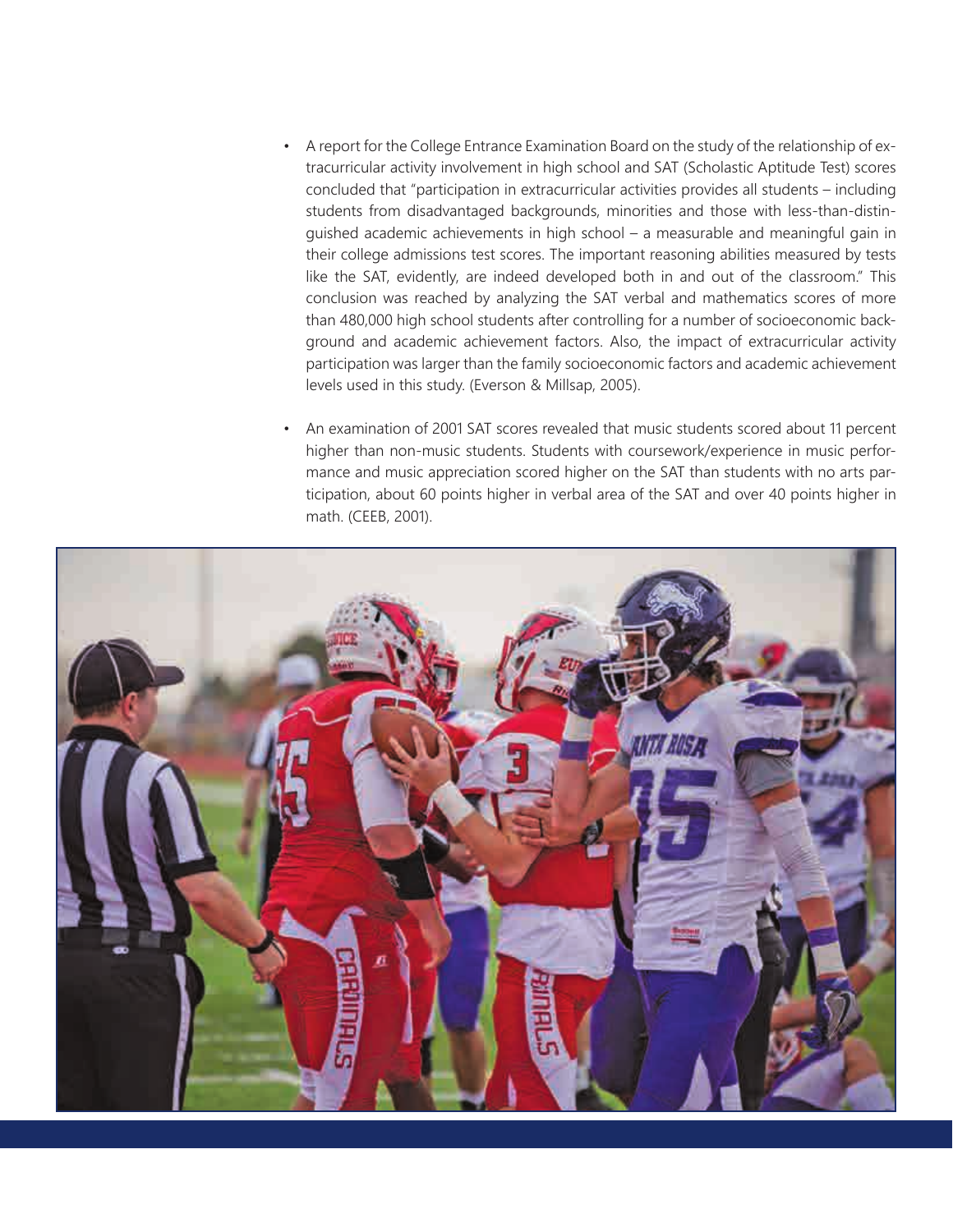# Enhanced School Engagement and Sense of Belonging

Participation in high school activities is a valuable part of the overall high school experience, enhancing students' school engagement and sense of belonging.

- Examination of data from the National Longitudinal Study of Adolescent Health showed strong evidence that school extracurricular activities were positively associated with adolescents' friendships, both supporting existing friendships and developing new ones. Friendship ties were more likely to exist among activity co-participants while controlling for other friendship processes. The authors noted that extracurricular activities provide settings "within schools that are uniquely poised to promote friendships, as they are typically voluntary, safe settings that allow adolescents space to interact and engage with their friends." (Schaefer et al., 2011).
- A study looking at social adjustment in making the transition from middle school (8th grade) to high school (9th grade) found involvement in sports helped students with friendships during the transition. The authors wrote, "Continuous involvement in sports and initiation of academic activities was associated with having more friendships." (Bohnert et al., 2013).
- School arts participation and engagement are associated with enhanced academic motivation and engagement measures as well as [non-academic] measures of well-being, including a sense of meaning and purpose according to a longitudinal study of students in 15 Australian schools. It also showed that in-school arts participation and engagement measures were more strongly correlated with academic motivation and engagement outcomes and some measures of well-being than non-school related participation measures. (Martin et al., 2013).
- Involvement in a moderate number of activity domains academic/leadership groups, arts activities, clubs, sports – promotes a greater sense of belonging at school, increased academic engagement and higher academic performance as measured by grade-point average, according to a study of urban, ethnically diverse students (40.7% Latino, 16.8% African-American, 12.7% Asian-American, 11.2% Caucasian and 18.5% other ethnicity of two or more ethnic groups). The study authors suggest that it is necessary for schools to "retain ample extracurricular opportunities in order to foster adolescents' sense of belonging at school and higher academic performance." They conclude that, "it is essential that schools offer a number of extracurricular activities that capture the diverse interests of the entire student body. Schools can maximize the impact of these activities by encouraging disconnected, low-achieving students to join a couple of activities. At a time when school budgets face reductions, this type of research argues for the importance of maintaining a breadth of extracurricular opportunities for students attending urban high schools." (Knifsend & Graham, 2012).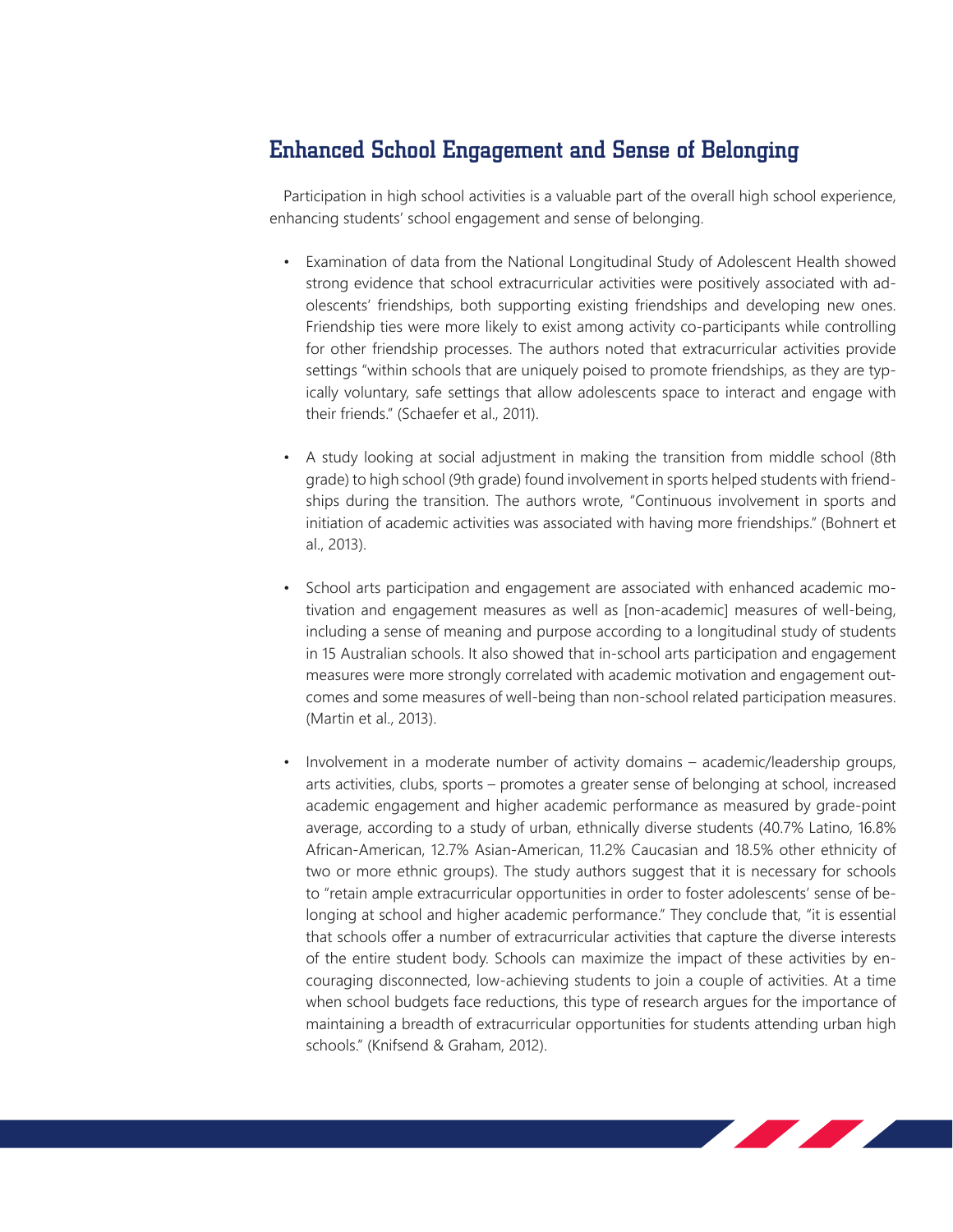• Contributors to Organized Activities as Contexts of Development: Extracurricular Activities, After-School and Community Programs, noted that making diverse clubs and activities available to a wide range of students is important. The opportunity to embed one's identity in multiple extracurricular contexts and to experience multiple competencies facilitates attachment to school and adjustment. Activity participation is also linked to affiliation with peers who are academically focused. Adolescents can benefit from this synergistic system when they have opportunities to participate in diverse activities. (Barber et al., 2005).

# Positive Youth Development/Life Skills

Education-based activity programs promote positive youth development and provide opportunities for learning a number of life skills and values not typically taught in classroom education.

- In a study looking at learning life skills through high school sports, a very diverse group of students participating in high school soccer reported learning skills related to initiative, respect and teamwork/leadership, despite the authors noting they "did not find evidence that the student-athletes were directly taught about the life skills that were reported." (Holt et al., 2008).
- A study of life skills developed through football by award-winning high school coaches found that these coaches saw that the process of participation and striving to win taught life skills such as discipline, work ethic and emotional control. In addition, "these coaches did not view the coaching of life skills as separate from their general coaching strategies for performance enhancement and while highly motivated to win, personal development of their players was a top priority." (Gould et al., 2007).
- A study of model high school coaches and their athletes found that these coaches taught life skills, their student-athletes learned the skills and were able to transfer them to other areas of their lives. The study found that these coaches "had specific strategies to coach life skills," which in addition to modeling behavior included "peer evaluations, taking advantage of teachable moments, and volunteer work," as well as teaching "student-athletes how to transfer life skills." (Camiré et al., 2012).
- Extracurricular activities stand out from other aspects of adolescents' lives at school because they provide opportunities to "develop initiative and allow youth to learn emotional competencies and develop new social skills." These activities allow "youth to form new connections with peers and acquire social capital." The authors of this work further stated that activity programs are one of the few contexts, outside of the classroom, where adolescents regularly come in contact with adults to whom they are not related. (Darling et al., 2005).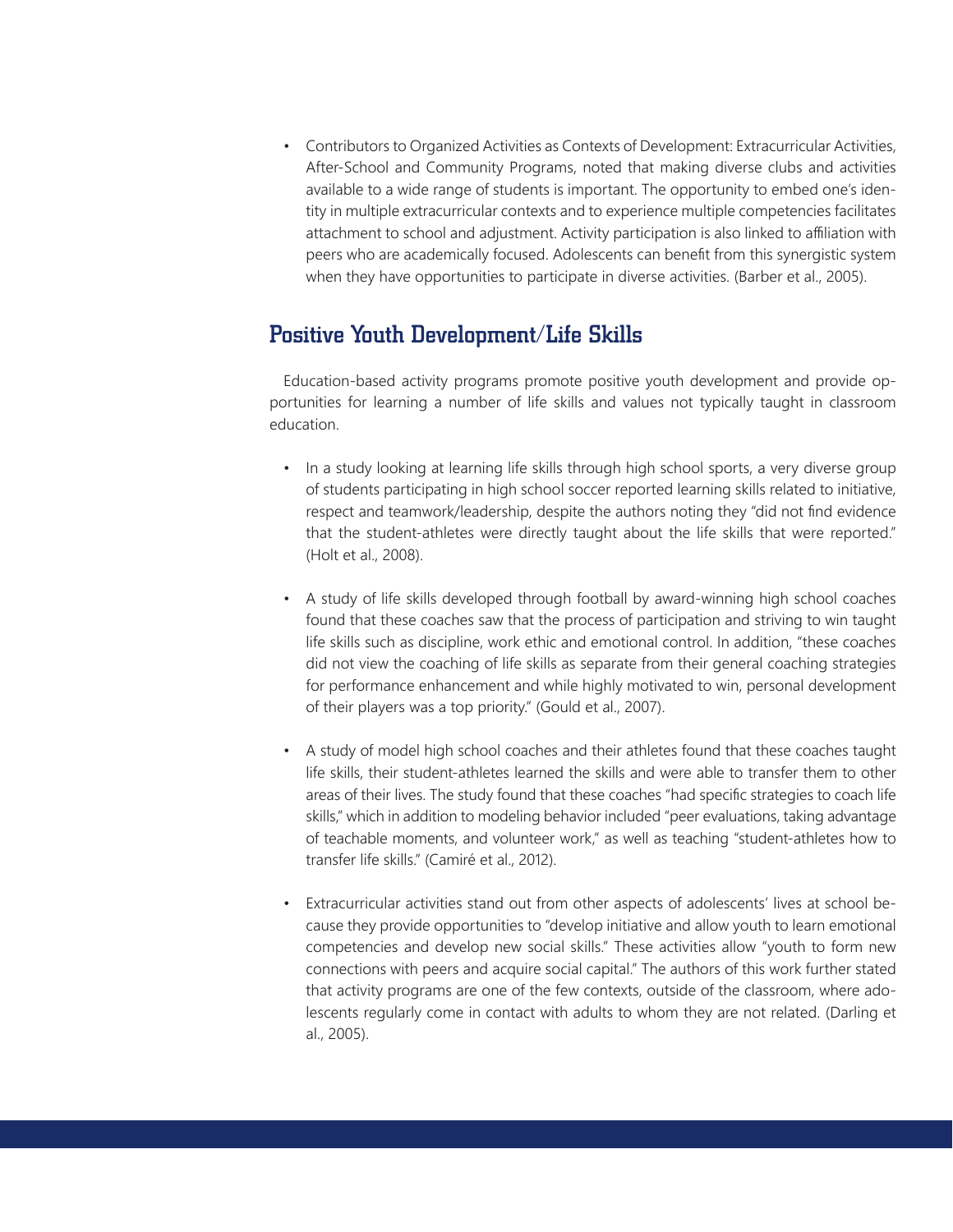- In a study commissioned by the Alberta Schools' Athletic Association, corporate and political leaders surveyed in Alberta cited the following benefits or life skills associated with their involvement in high school athletics: teamwork, discipline, goal-setting, leadership, independence, self-confidence, stress relief, character development and personal growth, fair play, and acceptance of others. (Berrett, 2006).
- A survey study of Life Skill Development in Ontario High School Sport concluded that parents, coaches and student-athletes all perceive high school sport as positive and is a context where life skills are developed, that student-athletes score higher on most developmental assets than students who are not in high school sports, and that student-athletes appear to be more engaged and enjoy school more as a result of participating in high school sport. (Williamson et al., 2013).
- A study of students drawn from 26 selected Western Australia high schools found that "in general, participation in any type of extracurricular activity was associated with a higher social and academic self-concept, and general self-worth, compared to no participation." Also, participating in both sport and non-sport extracurricular activities was associated with higher social self-concept and general self-worth, compared to participating in only sports or in just non-sport extracurricular activities. (Blomfield & Barber, 2009)
- Examination of different adolescent activity patterns (sports-focused, sports plus other activities, primarily school-based activities, primarily religious youth groups, and low activity involvement,) "with five categories of youth development outcomes, including competence (e.g., academic ability), confidence (e.g., self-concept of ability), connections (e.g., talking with friends), character (e.g., externalizing behavior problems) and caring (e.g., pro-social behavior)," showed that participation in only sports or primarily only in other school activities was associated with more positive outcomes than little or no participation in activities, but less positive outcomes than participation in sports plus other activities. (Linver et al., 2009).

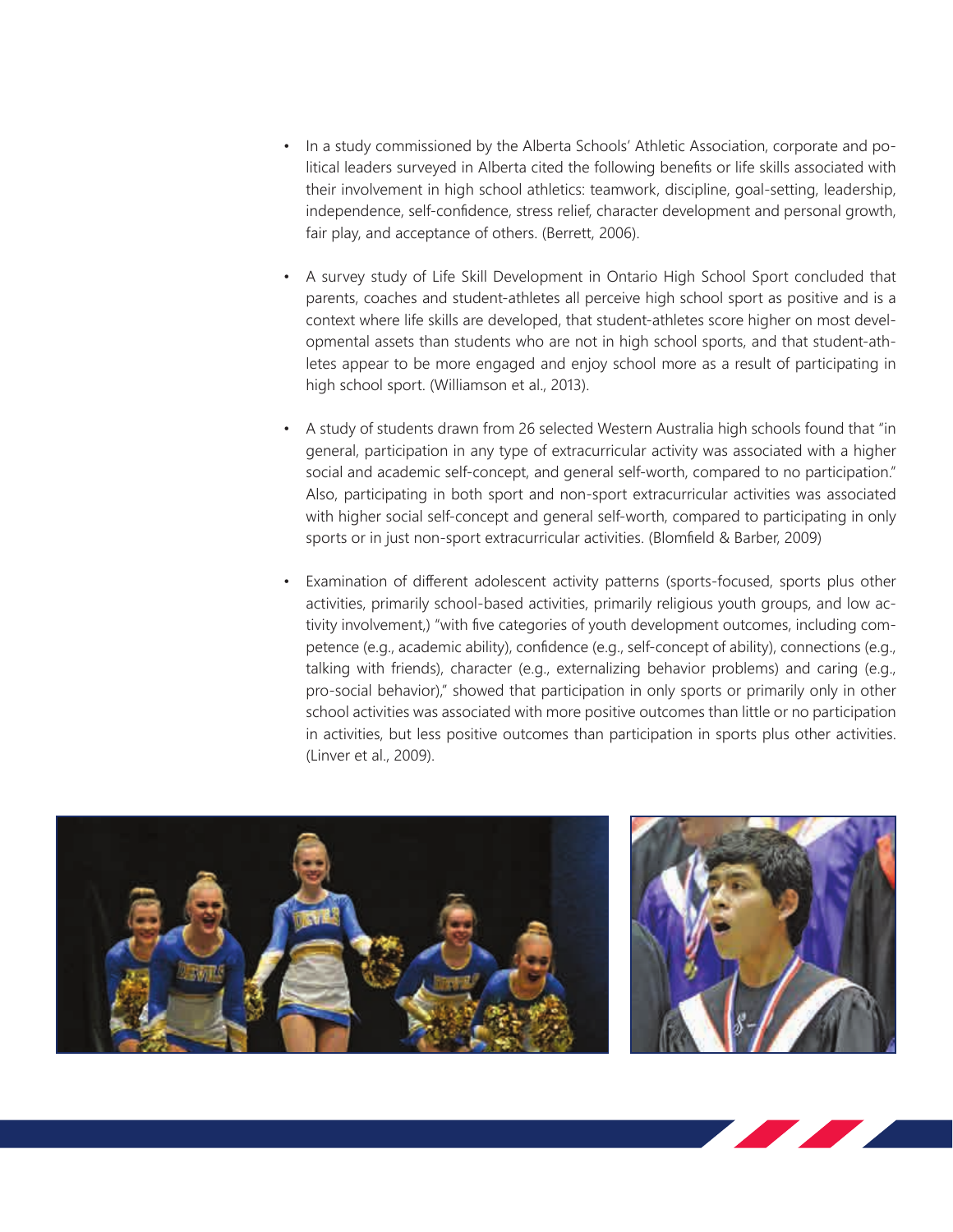# Healthier Behaviors

Students involved in educational activities often have many healthier behaviors leading to better physical and mental health.

- Data from the Centers for Disease Control and Prevention's Youth Risk Behavior Surveys (YRBS) administered every two years showed that regardless of year, age, gender or race/ ethnicity, compared to non-athletes, athletes were more likely to report engaging in vigorous activity and using a condom and less likely to report carrying a weapon. This data showed additional health benefits associated with sports participation that varied by gender and race/ethnicity. These health behaviors included dietary habits, weight loss, sexual activity, interpersonal violence and suicidality, and substance abuse. Of the 25 health behaviors, white female athletes had the most (19) associations with positive healthful behaviors. There were fewer associations between sports participation and positive health behaviors for African-American, Hispanic and the "Other" racial or ethnic category of female athletes, but there were no associations between any racial/ethnic group of female athletes and negative health behaviors. There were some associations for male athletes with negative health behaviors. Minority male athletes showed more associations with healthy behaviors than did minority female athletes. The study's authors state: "school officials and public health planners can use these findings as a tool to evaluate health costs associated with eliminating sport activities, especially as programs face cuts during economic difficulties." (Taliaferro et al., 2010).
- Earlier findings from YRBS data also showed multiple positive health benefits associated with sports participation. There were some variations between the specific health behaviors associated with sports participation in these two examinations of YRBS data and both studies showed variations by race and ethnicity. However, both studies showed many positive associations with health behaviors for athletes, only a few negative associations, and the significant role sports participation plays in the health of young people. Authors of this earlier study wrote, "sports programs may promote positive health behaviors and deter negative health behaviors by placing a premium on personal health and fitness as prerequisites to optimal sports performance." (Pate et al., 2000).
- Further documentation of the health benefits of sports and other school activities comes from 50,168 Minnesota ninth-grade public school students voluntarily completing a statewide survey. The data revealed that students involved in sports had significantly higher rates of exercise, milk consumption and a healthy self-image, and had significantly lower odds for emotional distress, suicidal behavior, family substance abuse and physical and sexual victimization than students not involved in sports. Students participating in other activities were significantly more involved in doing homework and significantly less involved with alcohol and marijuana use as well as vandalism. Students involved in both sports and other activities had significantly higher odds ratios than those for "the other groups for all healthy behaviors and measures of connectedness, and significantly lower [odds ratios] for all but one of the unhealthy behaviors." (Harrison & Narayan, 2003).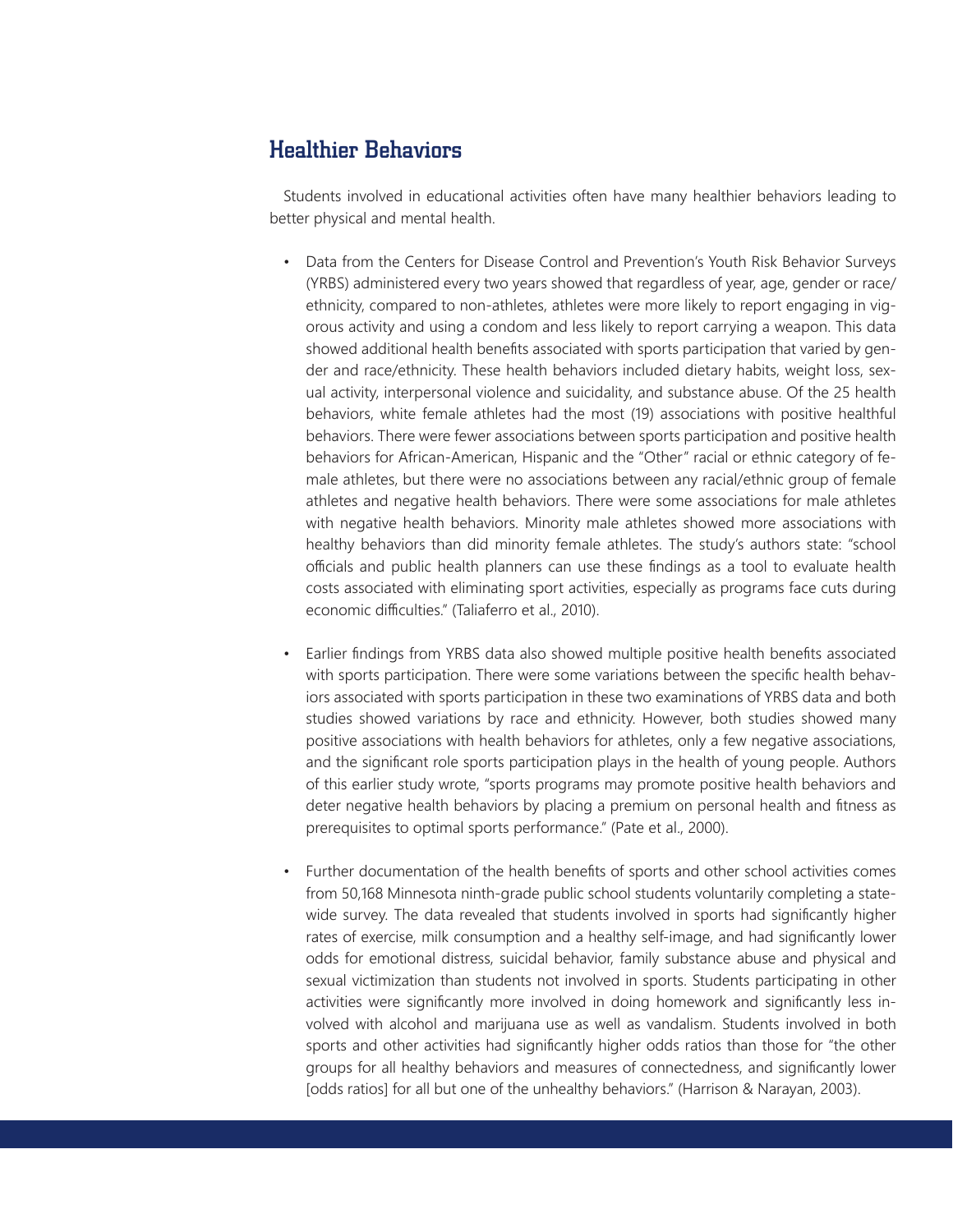- Examination of cross-sectional data from a nationally representative sample of high school students enrolled in public high schools in the United States showed that students participating in organized sports were 25 percent less likely to be current cigarette smokers. (Castrucci et al., 2004)
- A study using the Arizona Youth Survey data showed that Native American students who reported a high level of availability in their school to be involved in extracurricular activities "were less likely to use substances, less likely to be drunk or high at school, to ride/ drive when the driver was under the influence and less likely to sell drugs." Also, the greater their participation in the extracurricular activities at school, the less likely Native American students in this study were to be involved in any of these substance-use and drug-related behaviors. (Moilanen et al., 2014).
- In a specific examination of high school youth and suicide risk using national data from the CDC's YRBS, sports participation was significantly associated with reduced risk of feeling hopeless and suicide behaviors. This was true for both male and female athletes while controlling for levels of physical activity. "These findings indicate that involvement in sport confers unique psychosocial benefits that protect adolescents against suicidality… and suggest that mechanisms other than physical activity contribute to the protective association between sport and reduced suicidality. Social support and integration may account for some of the differences found in suicidality between athletes and nonathletes." (Taliaferro et al., 2008).
- Similar health results have been reported in other parts of the world as well. A study of school-based extracurricular activities (SBEAs) of Chinese students found that those who were engaged in school-based extracurricular activities had a healthier self-concept, were healthier psychologically, showed more emotional stability, adapted better socially and had better career development skills than other students. The authors commented: "Based on the results of our study, we suggest that it might be a good strategy to encourage students to participate in SBEAs to promote positive personality characteristics, good psychological health and adjustment, a healthy self-concept and good career development skills. Schools should create an environment that encourages positive SBEA experiences." They further stated: "School administrators should recognize that most SBEAs have a positive impact on personality, the self-concept and career development skills in adolescents. In particular, SBEAs provide the social support and promote the interpersonal interaction skills that are important to adolescents' and young adults' development." (Shiah et al., 2013).
- In a study asking students how they would like to become more physically active, about 75 percent selected doing more physical activity and sports during and after school, and about 50 percent selected team sports. (Corder et al., 2013). This corresponds with other studies showing that school sports are areas where many students can get more physical activity.

<u> Alban Santa Carl Santa Carl Santa Carl Santa Carl Santa Carl Santa Carl Santa Carl Santa Carl Santa Carl Santa Carl Santa Carl Santa Carl Santa Carl Santa Carl Santa Carl Santa Carl Santa Carl Santa Carl Santa Carl Santa</u>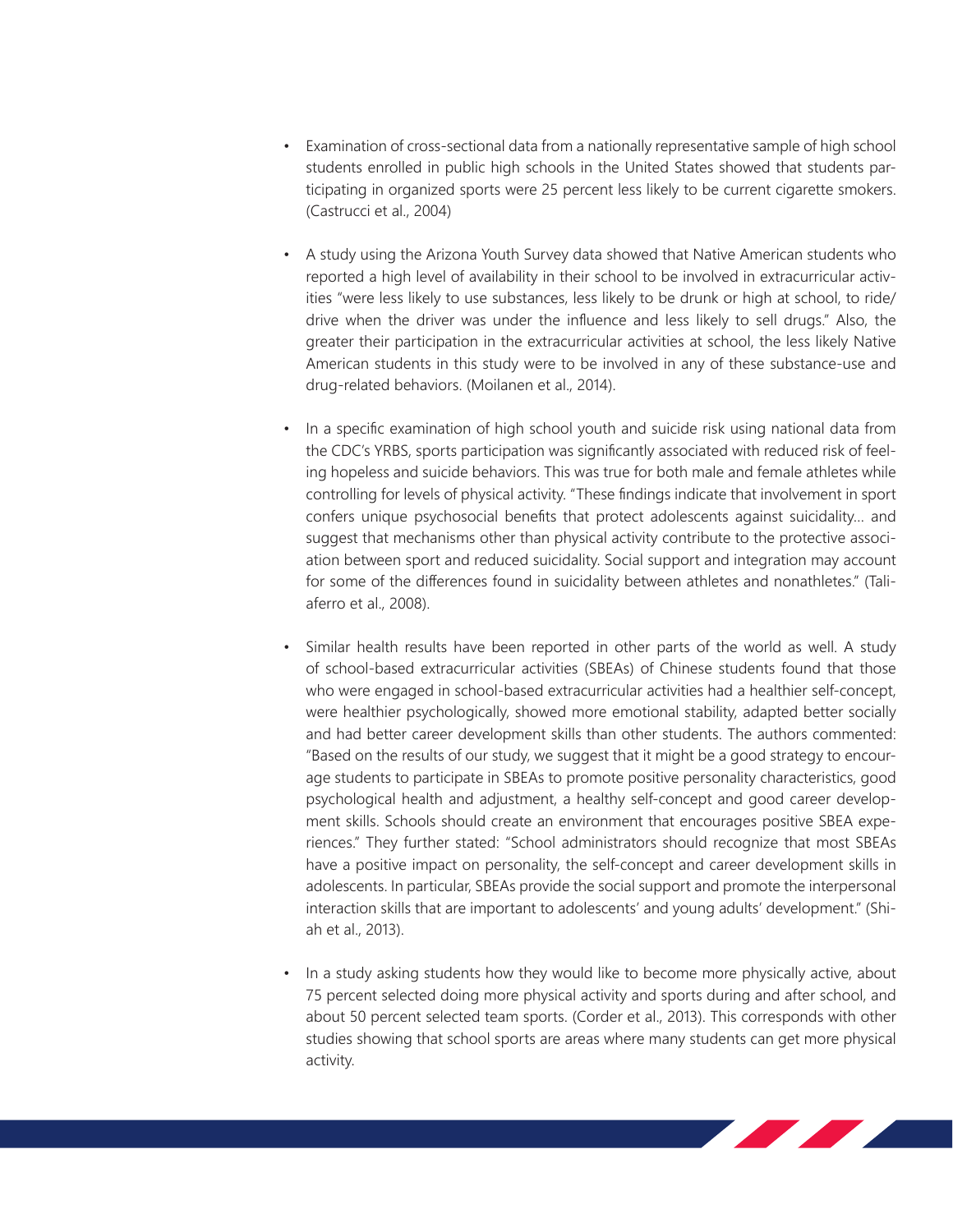• A research investigation found that the dramatic increase in high school sports participation among girls in the aftermath of the passage of Title IX "was associated with an increase in physical activity and an improvement in weight and body mass among adolescent girls." The study authors wrote that their "results strongly suggest that Title IX and the increase in athletic opportunities among adolescent females it engendered had a beneficial effect on the health of adolescent girls." (Kaestner & Xu, 2006).

# Post High School Positive Results

Participation in activity programs yields positive results after high school as well.

- A survey of Alberta's top corporate CEOs and members of the Legislative Assembly revealed that 78.3 percent had participated in interschool sports. Nearly 80 percent indicated that being involved in school sports significantly, extensively or moderately complemented their career development and/or academic pursuits. This same study, commissioned by the Alberta Schools' Athletic Association, pointed out that a normal participation rate for students in high school sports is around 30 to 35 percent. (Berrett, 2006).
- Examination of National Education Longitudinal Study (NELS) data showed that participation in school athletics was correlated with many positive educational achievements, behaviors and aspirations in the end of Grade 12 as well as two years later. The positive outcomes included "school grades, coursework selection, homework, educational and occupational aspirations, self-esteem, university applications, subsequent college enrollment, and eventual educational attainment." These results were consistent across different subgroups for students (e.g., socio-economic status, gender, ethnicity, ability levels, educational aspirations), and were evident when controlling for these factors along with parallel outcome variables in grades 8 and 10. Participation in interscholastic sport "was significantly more beneficial than participation in intramural sport, particularly for more narrowly defined academic outcomes." (Marsh & Kleitman, 2003).
- A more recent study of the NELS data showed that participation in organized activities during high school is positively associated with post secondary educational attainment, voting, volunteering and occupational factors two and eight years after high school (while controlling for several demographic, achievement, individual and family factors). More positive associations with outcomes were found for those who participated in organized activities two or more years during high school vs. those who participated only one year. More associations between school-sponsored vs. community-sponsored activities were found eight years after high school, in particular these were the occupational outcomes of full-time employment and income. One possible explanation put forth by the authors was "that school-sponsored activities, relative to community-sponsored activities, offer developmental supports and opportunities that are more relevant for later occupational success." (Gardner et al., 2008).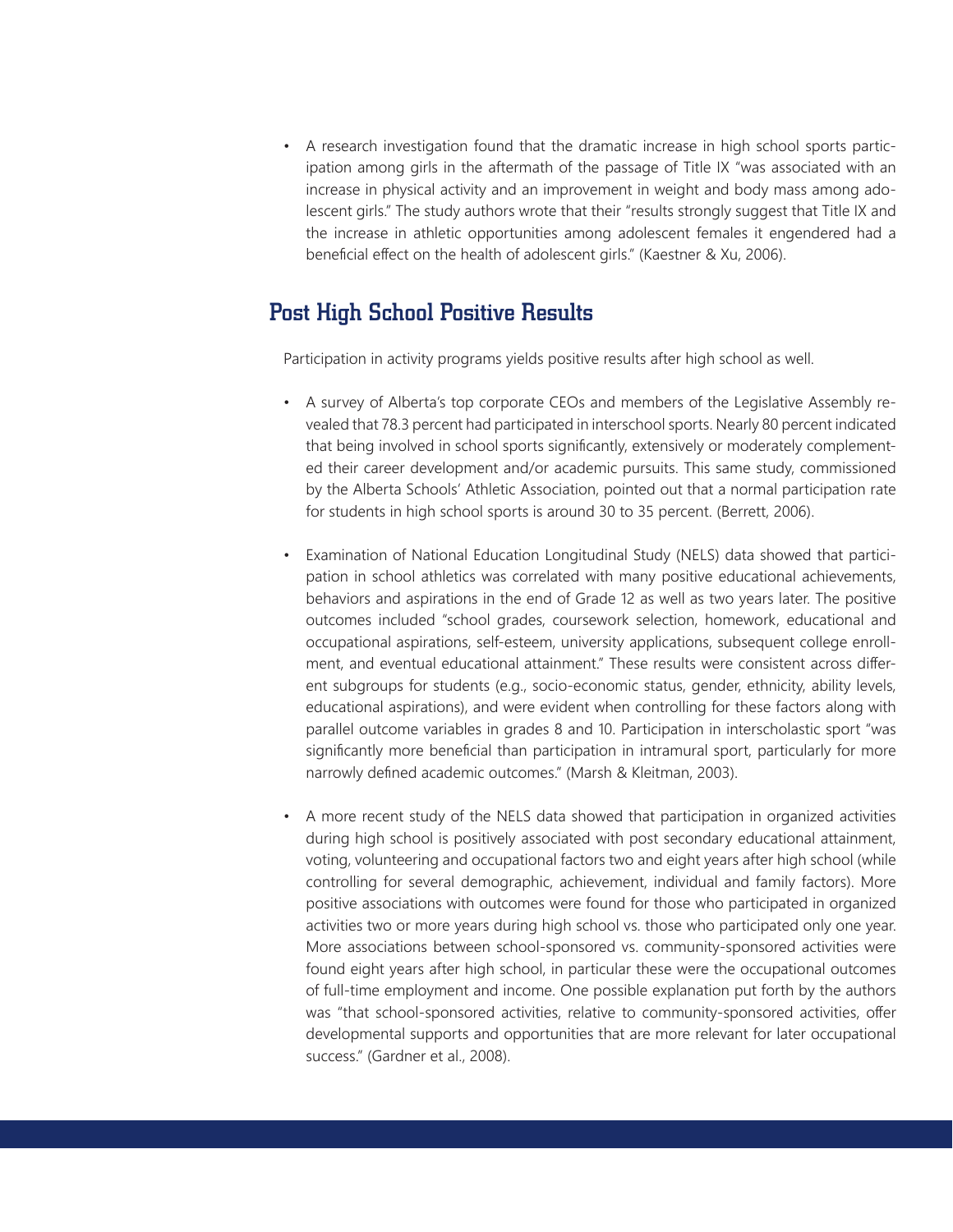- High school leaders, according to self-report responses about being in some typical high school leadership positions used in the NELS, are more likely to attend college and complete a four-year degree according to another examination of NELS data. School extracurricular activities provide many of the leadership opportunities for high school students. The author of this study states, "Since the availability of leadership positions depends upon the existence of school activities that provide such leadership opportunities, the evidence presented in this article indicates that decisions regarding financial cutbacks for extracurricular activities should not be taken lightly." (Rouse, 2012).
- Educationally vulnerable youth, characterized by significant personal and social risks and an absence of assets for achieving educational success, involved in extracurricular activities during high school, particularly sports, were more likely to attend college three years post high school than the average overall college attendance of educationally vulnerable youth. Other high school club involvement also contributed to higher college attendance. The authors wrote: "Our results suggest that when vulnerable youth are exposed to a broad distribution of extracurricular activity settings that afford them constructive, developmentally appropriate opportunities (e.g., to befriend healthy peers, develop competencies and skills, exercise some autonomy, develop long-term mentoring relationships, and explore their commitment to education more generally) then their chances of being educationally resilient are enhanced." (Peck et al., 2008).
- When seeking a job, many students believe highlighting their involvement in extracurricular activities (ECAs) "could be a way to inform employers about soft currencies they possess (e.g., soft skills, teamwork) in addition to hard currencies (e.g., education credentials), but also about their self (e.g., their personality or their values), that is, the full package of personal capital." They can also see involvement in ECAs as a way to distinguish themselves from other applicants. The authors also noted that these students "believe that their degree is not sufficient to ensure them a job after graduation" and see "the need for distinction." The authors also noted that employers see ECA participation positively "because they believe ECAs are signals of individuals' competencies or personality." (Roulin & Bangerter, 2013).
- Participation in high school sports appears to be not only associated with being more physically active now, but well into the future. In examining the physical activity and health of a sample of male World War II veterans over 50 years later "the single strongest predictor of later-life physical activity was whether he played a varsity sport in high school, and this was also related to fewer self-reported visits to the doctor." The authors of the study further stated, "This is relevant at a time when funding for many sports programs is being eliminated and play time is being replaced by screen time." (Dohle & Wansink, 2013).

<u> De la Barca</u>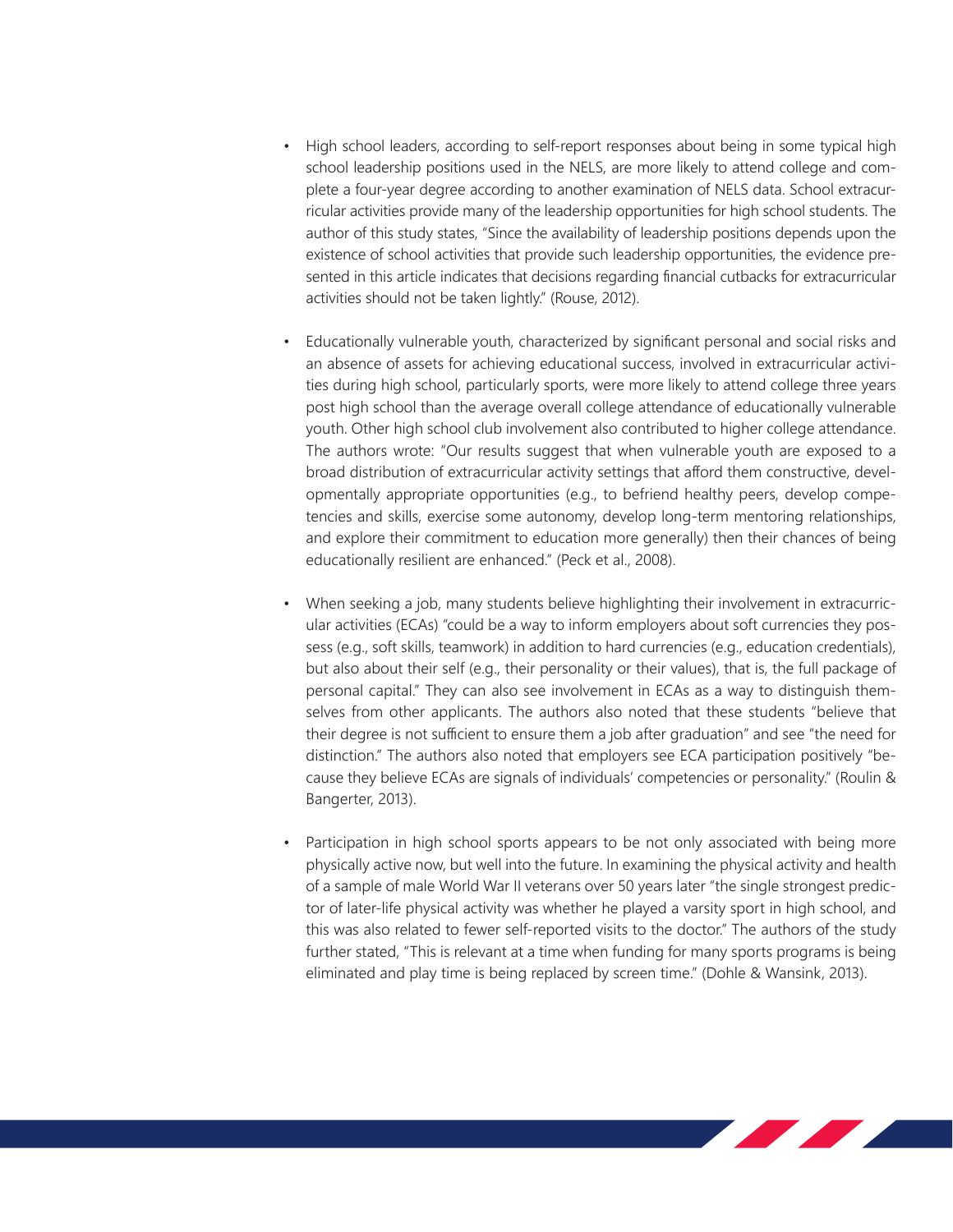• A survey of Iowans who graduated 10 to 20 years prior revealed that those who participated in sports during high school experienced a number of positive benefits or behaviors, including "engaging in vigorous physical activity during the week; reporting very good or excellent emotional health; having higher self-esteem; not experiencing long- or short- term depression; feeling satisfied with progress made toward goals in the domains of family, career and general life; making active use of discretionary time outside the home; volunteering in the community; voting in state and national elections; knowing the names of U.S. Senators from Iowa; assessing news outlets every day; completing a four year degree; having an annual household income greater than \$50,000; not having trouble paying bills." Those who participated in non-sport extracurricular activities during high school also experienced a number of these benefits and behaviors, including engaging in vigorous physical activity in early adulthood more days per week, higher self-esteem, more active use of discretionary time, more volunteering and completing a four-year degree. (Lutz et al., 2009).

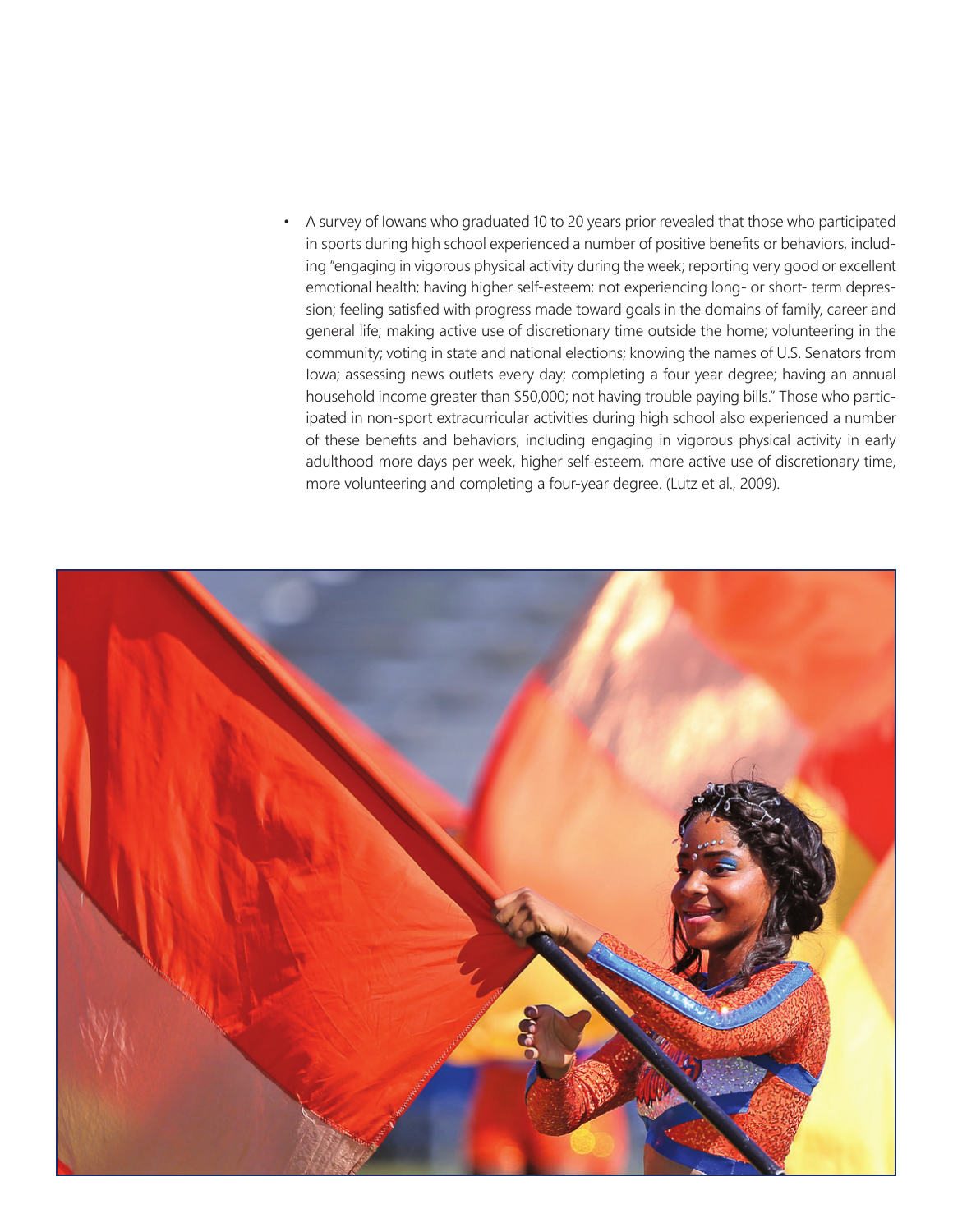# Developing Better Citizens

Education-based activities teach lessons that lead to better citizens.

- Examination of data from the National Survey of Civic Engagement found that 18- to 25-year-olds who participate in sports activities while in high school were more likely than nonparticipants to be engaged in volunteering, voting, feeling comfortable speaking in public settings and watching news (especially sport news). (Lopez & Moore, 2006).
- A study looking at data from both the National Education Longitudinal Survey (NELS) and the National Longitudinal Study of Adolescent Health found participation in a number of high school extracurricular activities positively related to early adulthood voting, even after controlling for many self-selection factors, and those not participating in any high school extracurriculars had a lower voting rate. Performing arts participation in high school had one of the biggest effects. The authors noted that many of the extracurricular activities that had an impact, like music, had seemingly no political content or taught specific voting-relevant skills. Instead, their theory for these associations lies mainly in the creation of the habit of participation and engagement as noted in the following statements. "Those who get in the habit of participating and engaging in their high school community tend to continue those behaviors and kind of associations into adulthood. Those that find themselves on the track of uninvolvement and detachment tend to remain detached." (Thomas & McFarland, 2010).
- Other analyses of NELS data examining the effects of participation in high school extracurricular activities on political engagement among young Black adults showed that participation in individual varsity sports and nonsport extracurricular activities were significantly related to political engagement, as measured by registering to vote and voting in a presidential election. (Braddock et al., 2007).
- Adolescent participation in extracurricular activities was associated with a greater likelihood of college attendance, voting in national and regional elections, and volunteering for community and religious groups according to another examination of NELS data. Consistent extracurricular activity participation in 8th, 10th, and 12th grades showed effects greater than participation in just one of these grades. These results held "after accounting for control and individual, parent, peer and school process variables." (Zaff et al., 2003).
- A study of behaviors in a sample of World War II veterans found that men who were varsity athletes in high school volunteered time more frequently and donated more to charity than those who were not athletes in high school. In addition, those veterans "who participated in varsity-level high school sports an average of 60 years earlier appeared to demonstrate higher levels of leadership and enjoyed higher-status careers." (Kniffin et al., 2014).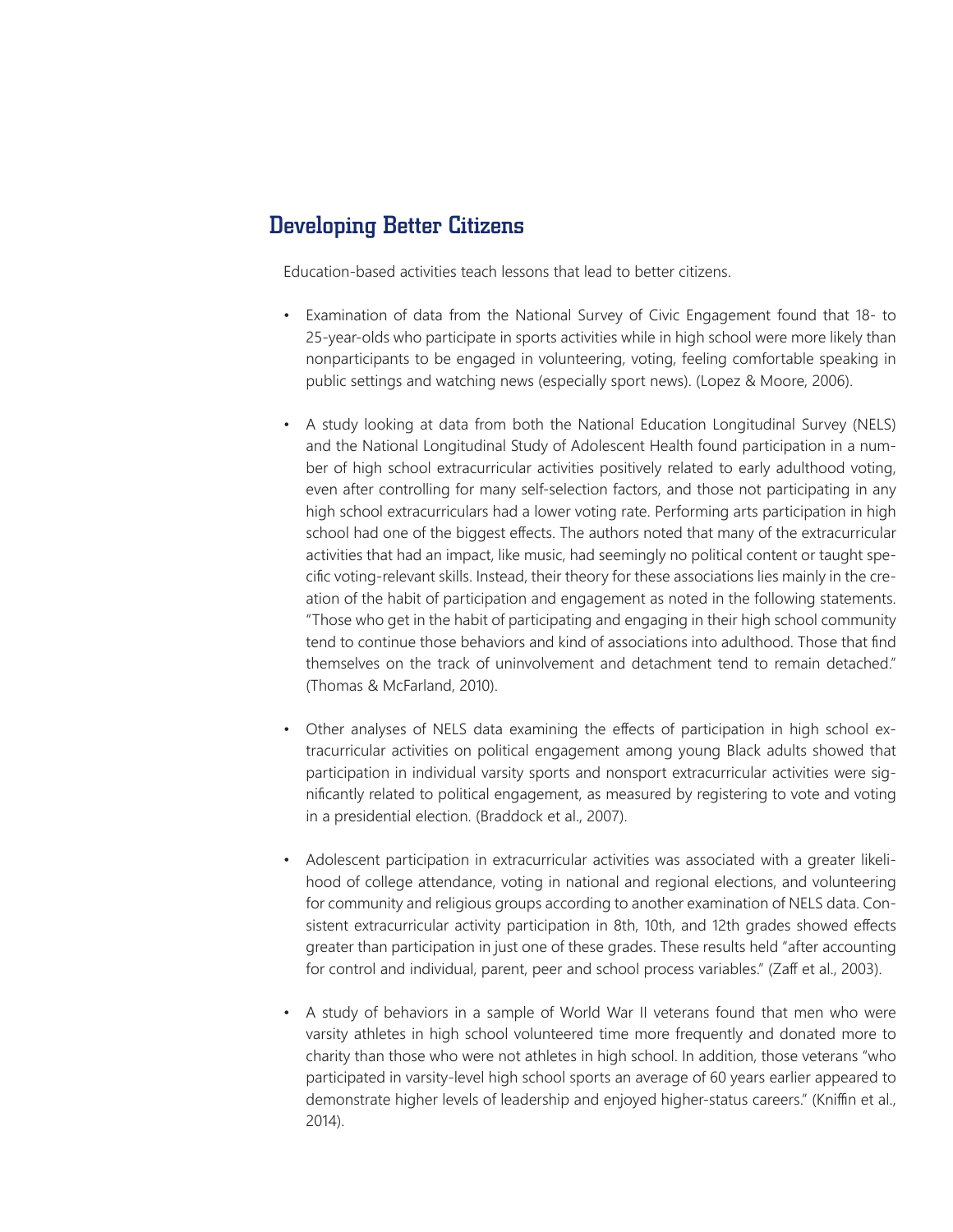# School and Community Benefits

Not only do individual students benefit from education-based activities, schools and communities benefit when more students are involved in education-based activities.

- An examination of information on North Carolina school characteristics, the numbers and types of extracurricular activities available, participation rates, and academic outcomes found that schools that offer more extracurricular activities usually have higher extracurricular participation rates and "opportunities to participate are associated with positive academic outcomes for the school, even when controlling for school resources." (Stearns & Glennie, 2010).
- Schools that have music programs have significantly higher attendance rates (93.3%) and graduation rates (90.2%) compared to schools that do not have music programs (84.9% and 72.9%, respectively) according to a study done in collaboration with a national and an international music association and with Harris Interactive. (MENC & NAMM, 2006).
- A study of Minnesota Department of Education school fiscal and demographic data combined with self-report information from educators found "that increased allocation of a greater proportion of a school's total annual expenditure (i.e., increased resources) to student activities and athletics programming is associated with a decreased risk of physical assault [PA] for the educators working in" the school. Compared to other resource allocations, such as regular instruction, special education, and district administration, "associations between increased resource allocations to student activities expenditures and decreased risks of PA were the strongest." The authors suggest that increased funding provides the opportunity for more students to participate in extracurricular activities, which increases exposure to an adult-supervised environment and consistent with other research, are associated "with prosocial behaviors and other positive educational outcomes." The authors further suggest that "cuts to sports and extracurricular program budgets may have unintended consequences, such as increased violence in the schools." (Sage et al., 2010.)
- A study using a nationally representative sample of roughly 1,200 public high schools found "that schools with higher proportions of sports participants report significantly fewer serious crimes (i.e., violent crimes) and suspensions occurring on school grounds." (Veliz & Shakib, 2012).

#### Final Thoughts About the Case

As documented here, there are many benefits to participation in education-based activities. Among those studies documenting these benefits, several are from countries other than the United States and Canada, such as Australia, China, Turkey and the United Kingdom. It appears that many of these countries are discovering and studying some of the benefits of educa-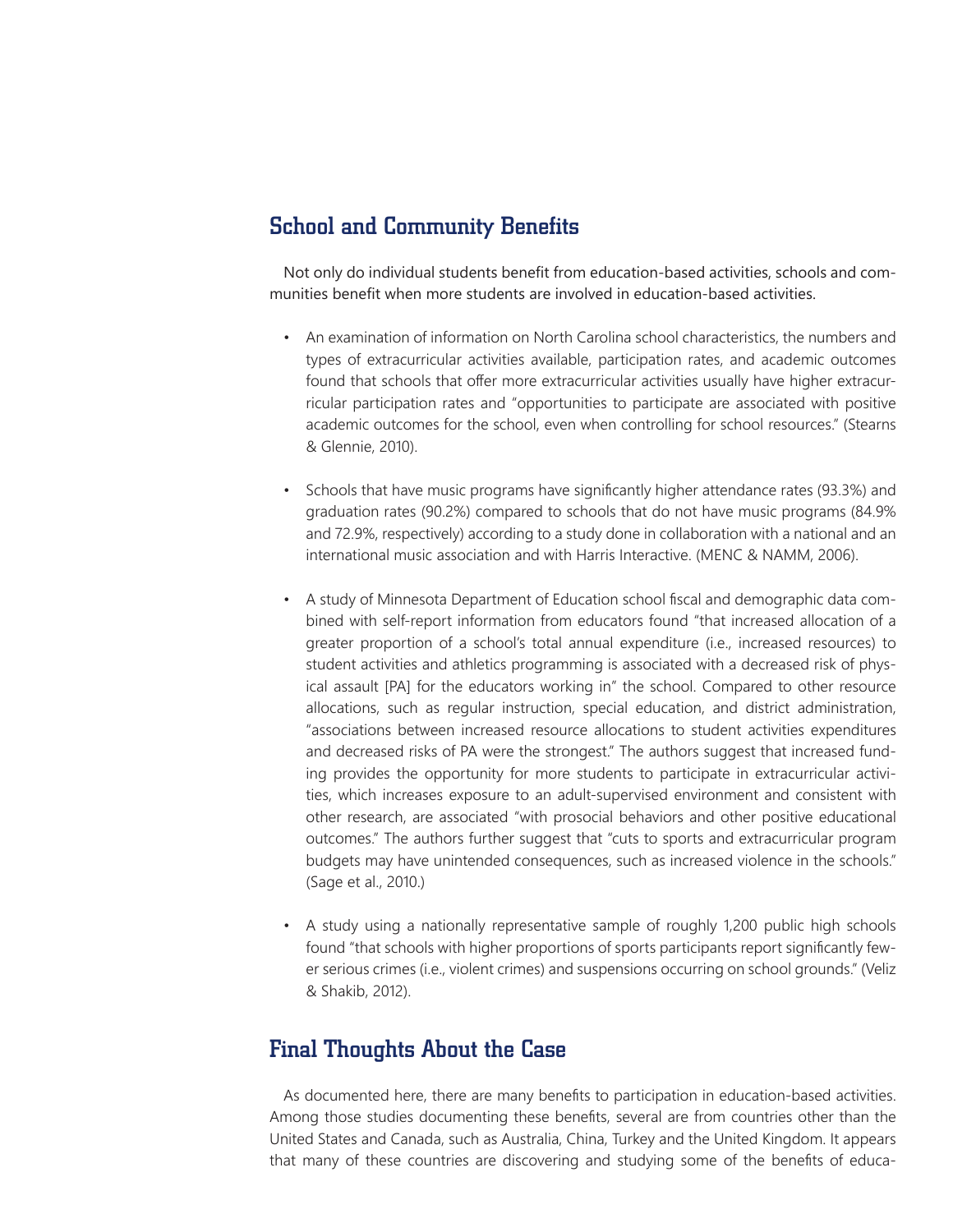tion-based activities in addition to considering or actually implementing these activities. Other parts of the world also appear to be recognizing the value of sports, performing arts and other activities in conjunction with academics and within schools. This seems to add further support that schools offering education-based activities can contribute additional benefits to those that can be gained through sports and performing arts activities.

Additionally, although many benefits are cited, several of the studies reviewed for making the Case for High School Activities noted the importance of being intentional about teaching the values, life skills and other characteristics or behaviors it is hoped young people will obtain from participation in education-based activities to assure and strengthen the acquiring of these skills. Although, one or two of the studies above mention student activity participants learning life skills which may not seem to be directly taught, authors of some of the studies caution against assuming too much, particularly around values, life skills and other positive youth development attributes. More will be accomplished for more students if coaches and other activity leaders are intentional and deliberately, directly and diligently teach the values, life skills and positive youth development characteristics they want their student-athletes and activity participants to learn and acquire.

Alcohol and cigarette use serve as notable examples in this regard. Studies are much more consistent in showing that high school students who participate in sports are less likely to smoke cigarettes than those who do not participate in sports. (Castrucci et al., 2004). However, there is less consistency among studies in finding results with alcohol use. In fact, some studies show that students who participate in athletics may be more likely to use alcohol than those who do not participate in athletics. One study finding a positive relationship between sports participation and alcohol use provided a possible rationale suggesting a sports subculture may exist that not only values academic success, but also "partying," which included alcohol use. The authors noted that such findings "draw attention to the relative importance that coaches could have in preventing a culture of alcohol use from forming among members of their teams." (Denault et al., 2009).

Schools are unique settings to provide athletic and performing arts activities, and education-based activities can maximize the benefits that can be gained through sports and performing arts activities. Since students spend much of their time at school, education-based activities may offer easier access to athletic and performing arts activities. This may be particularly true for students who have lesser resources to access, and afford to participate in, such activities. Education-based activities promote more positive attitudes toward school and increase school engagement, which can increase academic motivation and performance. Education-based activities are generally designed to support and work in concert with the academic goals of the schools. Education-based activities staff are trained to not only to teach students athletic or performing arts skills, but skills that help students do well in school and in life. Schools are centers of learning where teaching and learning are intentionally designed and implemented. If communities and societies want to be intentional about what students learn, make the most of athletic and performing arts activity participation as well as help promote academic learning in school, they need education-based activities.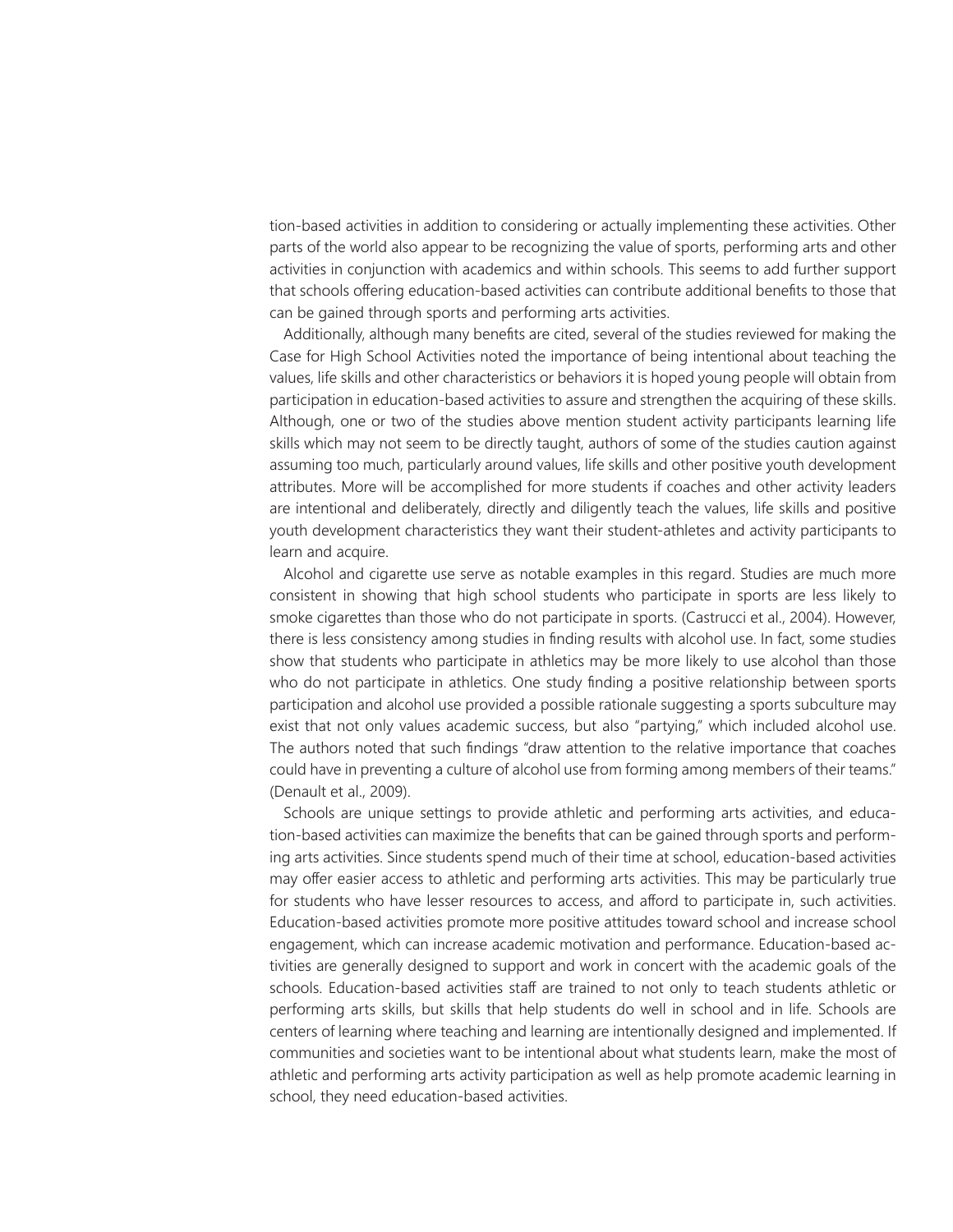**National Federation of State High School Associations**



# **What High School Activities Mean to Me...**

# Character Is What You Are When No One is Looking

*We would like to thank the members of the NFHS Student Services Committee for securing the following testimonials.*

# **TESTIMONIALS**



# **Todd Sobrilsky, CMAA** Athletic Director, Waukesha South (Wisconsin) High School

I believe that participation in educational based athletics provides an experience that teaches important values for dealing with the game of life. Athletic participation is key to the educational process that takes place in schools. Coaches involved in educational based athletic programs are significant adult role models in student-athletes lives and play an important role in the development of the student-athlete. Through athletic participation these coaches help student-athletes build character. If we are serious about teaching lessons that have value outside of the classroom, the athletics which the students compete in provide those opportunities. In the afterglow of the championship or the crushing sadness of defeat, student-athletes learn that success is difficult to achieve and not guaranteed. They learn about effort, commitment, teamwork, collaboration, sacrifice, citizenship, respect for self and others, integrity, fairness and doing ones best regardless of the outcome. These values are often called "intrinsic" because they are not included in the lesson plans that are prepared, but they are a key part of teaching student-athletes about becoming lifelong citizens and more productive members of society.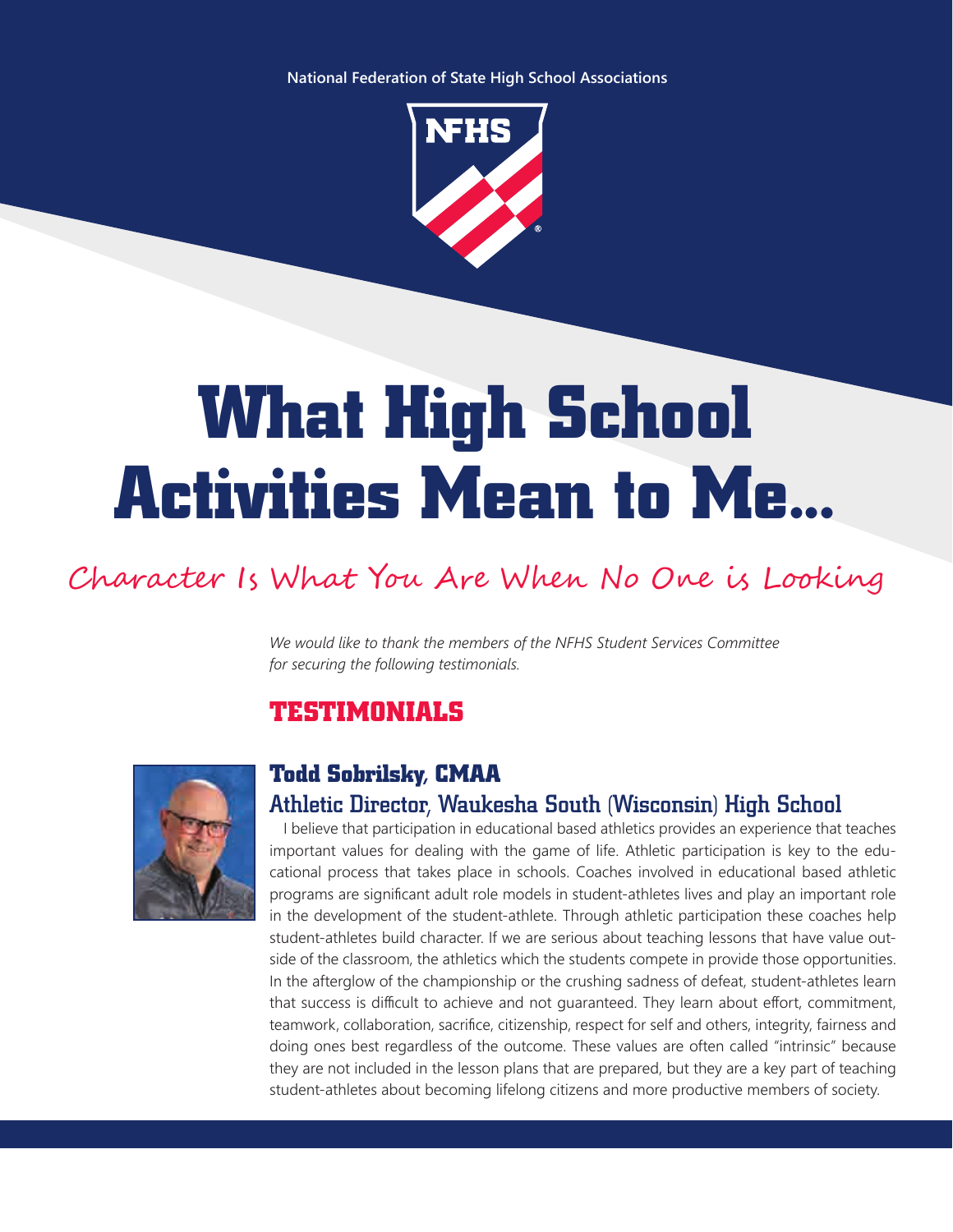

#### **Donna K. Bumps**

# Administrator, Muhlenberg County (Kentucky) High School

While attending high school, I was not able to participate as a student-athlete due to family obligations but I was able to be one of my school's biggest fans for any sport. Many years later while serving in the capacity as the principal of my high school, I wanted to help my students understand the importance of their involvement in and/or around athletics and athletic activities. My high school is in an extremely rural area with low socio-economic status and there isn't any industry or places for our teens to go and hangout. One particular student-athlete who graduated from MCHS seven years ago is an example of showing the importance of character development and citizenship values through athletics. He is an African-American student, who did just enough to get by while in high school but he also enjoyed life and playing football and track. He had great coaches who helped him believe he could go onto college, play football in college and graduate with a degree. This student-athlete didn't have great deal of adult support at home but the support structures in place at school were ever present. I'm am thankful and prideful to say this male student who graduated from MCHS, graduated from college in four and a half years and later returned to MCHS to serve in the capacity of a college coach, assistant football and track coaches and he is a sworn deputy sheriff. He is a spokesperson of the importance of being involved in high school athletics and how the people in his life helped him get to where he is today and I enjoy watching him serve as a college coach to many students who believe they cannot afford to go to college and want to go. I'm extremely proud of the young man he has grown to be.



# **Vince DeFeo**

#### Official, New York

I have officiated baseball, field hockey and basketball for more than 40 years. I never considered it a job, but an adventure. I feel that officiating young athletes keeps me young, fit and mentally sharp. I look forward to officiating each and every game. It has put me in the middle of so many exciting situations where my skills and knowledge have been tested.

 I see firsthand the character, honesty and sportsmanship of players. Knowing the rules and how to implement them fairly is important. Managing a game and ensuring fairness in your rulings between two teams is a great challenge. Knowing how to communicate with players, coaches and other officials requires great skill and self-assurance. I have also mentored new officials and have inspired them to achieve a higher level of performance. Some have gone on to officiate collegiate games.

Knowing the rulebook and being able to execute decisions in a split-second is a very important component of officiating. I enjoy the challenge.

I make sure the game is played as fairly as possible. I have made mistakes but with honesty.

I have always tried to be a total professional who leads by example. As I am sitting here writing this, I am mentally preparing for a basketball game tonight.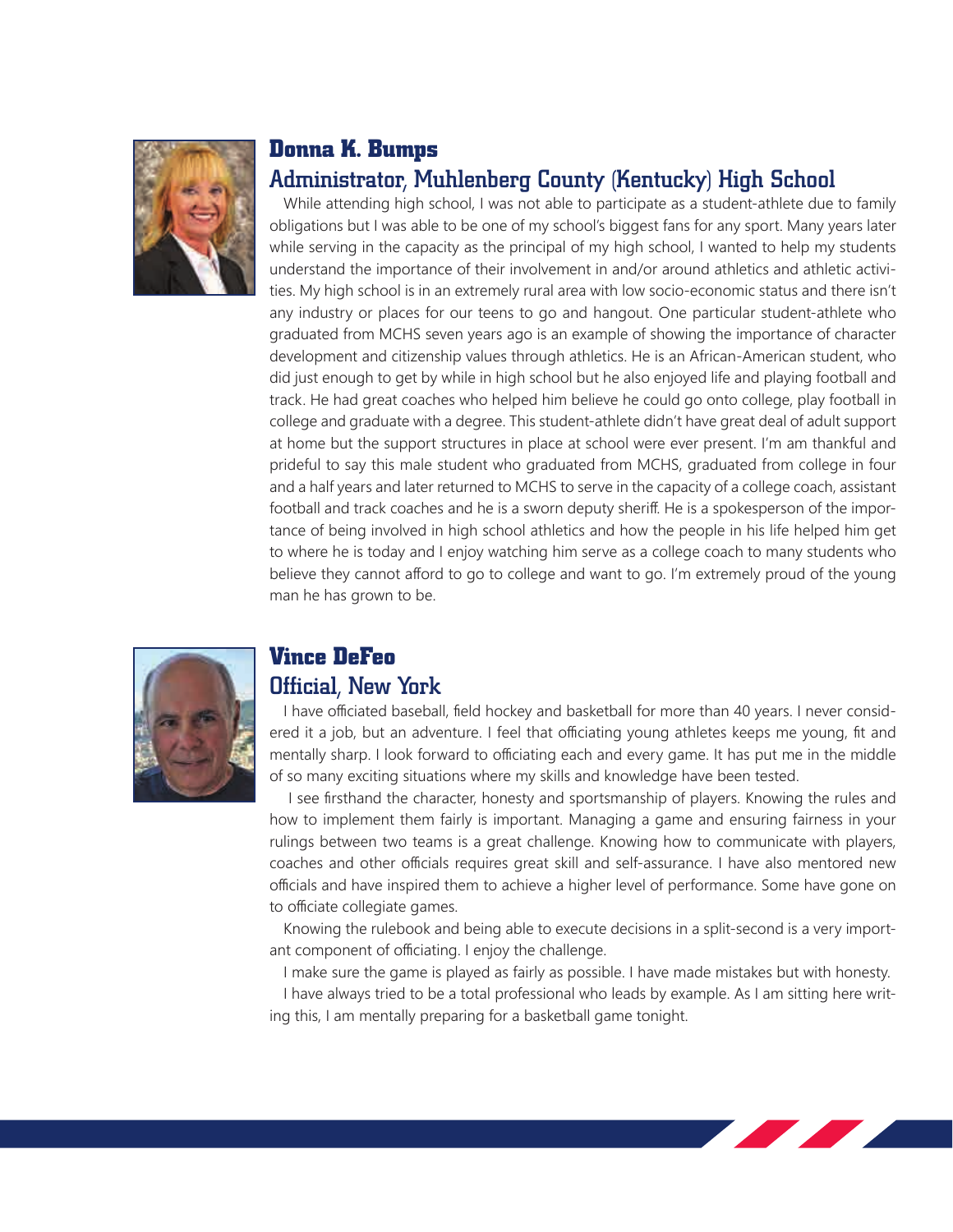

# **Jeana Fisher** Football Official, Oregon

In 2008, I began an adventure I never thought possible when I was chosen to be a member of the Portland Shockwave, a semipro women's full contact football team. This proved to be one of the greatest opportunities of my life for many reasons. One of them being I was introduced to Rebecca Brisson, the owner of the team and the person who came to me and asked me the weirdest question. "Ever think about officiating high school football?" I said, "high school what?!" With some encouragement from Rebecca, I gave it a shot.

Trying to establish myself in an occupation, and a sport, dominated by men wasn't easy. I tried very hard to be what I thought was expected of me. It was very difficult! Until I realized it would all be so much more productive and eventually easier to just be myself. This allowed me the opportunity to truly start to learn from the great officials I had the honor to work with.

Being a high school football official is more than a job and so much more than knowledge of a game and its rules. Not only do your actions and decisions have an effect on the game that matters to so many people. You have an opportunity... How you appear as a professional, how you execute judgement calls and how you communicate through difficult situations. All of these situations are witnessed by young impressionable athletes. Before every game I ask myself what kind of official I want to be. Do I want to be the official I remember as a high school and collegiate athlete as "Fair, firm and consistent, even if I disagreed with their call." Or do I want to be the official who seemed more preoccupied with "Being right and showing everyone who's in charge."

I learned a long time ago, respect for authority isn't given because it's demanded. It's earned through respectful communications and interactions, especially during intense situations of disagreement and misunderstanding. When I walk on the field, the clothes I wear automatically make me the opposition to both teams. I can perpetuate that perception and demand respect due to the uniform I wear. Or, I can be myself. I can set a good example and personify my love of the game using my words, actions and interaction with each, coach, player and fan I'm fortunate enough to have a few moments to talk with. I can use my functional and practical knowledge to educate players on rules and penalty enforcements they may not understand. I can enjoy my time on a field with people of like interest who are lucky enough to participate in the great game of football.

Twelve years later, here I am. Becoming a high school football official has been awesome! I've had experiences, made friendships and gained knowledge that I will be forever grateful for.



# **Kim Rhatigan**

# Gymnastics Coach, Bethpage (New York) High School

I became a high school gymnastics coach in 1988-1989 right after I graduated college. I loved high school athletics and loved being coached as an athlete in high school and college. Coaches have a unique role in a child's life. They are not the parent or the teacher, and can impact a child's life in so many ways. I like being able to help kids find their way through life- learning to help them have a good work ethic and being able to work through problems. I like being able to be a sounding board for them when they have issues in and outside of school sports. Kids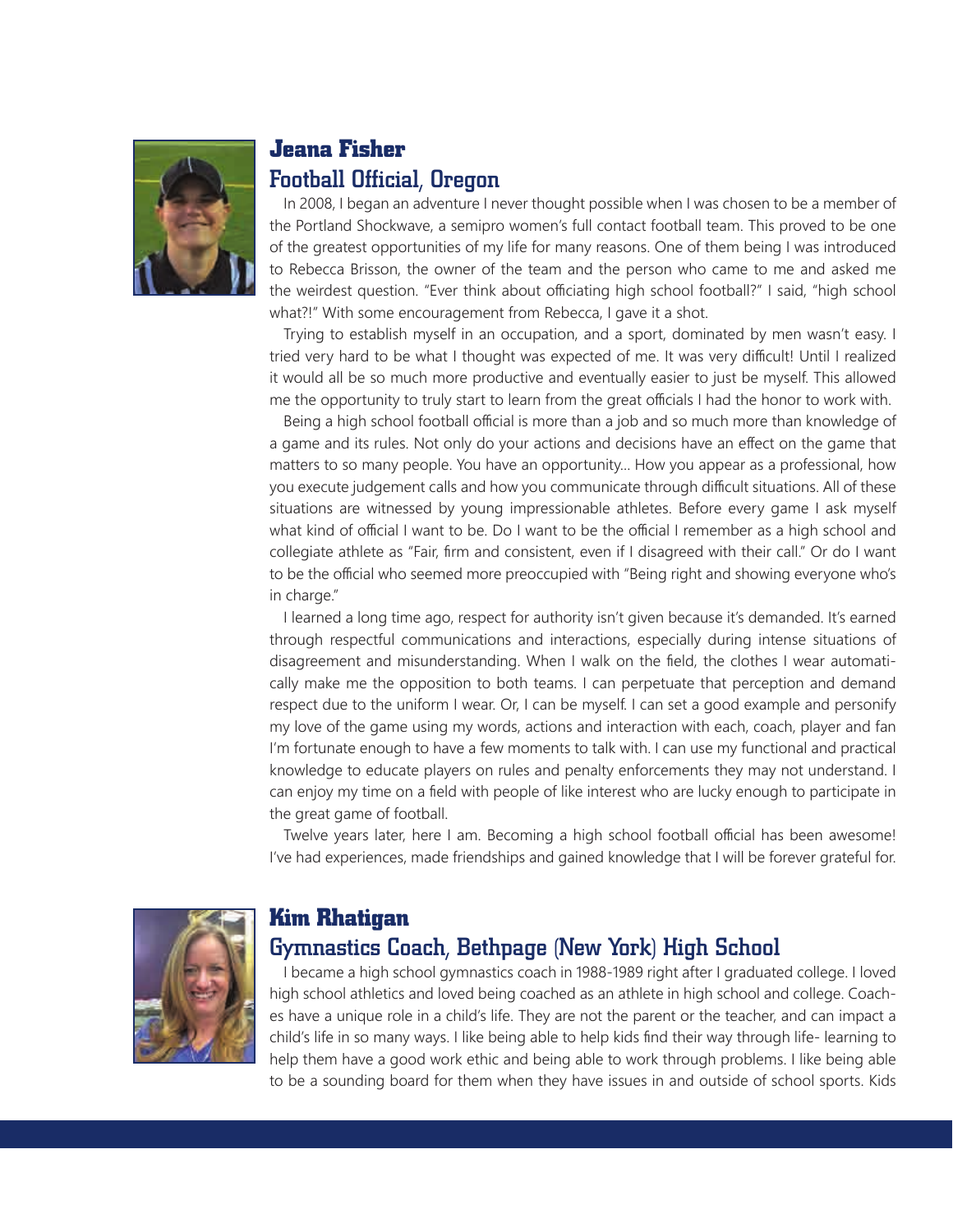know they can count on their coach to be a good role model to them and help them with issues that they might not want to talk to parents or teachers about.

 The role of a good coach is to be a good listener as well. Coaches teach and model integrity. You have the chance to mentor, console and parent a child as a coach. Sometimes a coach plays a pivotal role in a child's life because we encourage the acceptance of weaknesses in others. We help them to become the best they can be, and to learn to help others. We help athletes learn about service to others and not just focus on themselves. We teach them accountability and responsibility and the value of sportsmanship. Coaches help children learn that sometimes life isn't fair, and we have to work hard to get where we need to get to. We teach kids to reach beyond themselves to achieve things they never thought they could do.

Coaches create memories for high school athletes. We teach them to become leaders in life and to have care and compassion for others when they are on a high school team. Coaches can teach kids how to be positive, optimistic and to give 100 percent to everything in their lives, not just high school sports.

This is why I love being a high school coach- the ability to impact a child's life and to be a positive role model in their lives. I like being able to make a child believe in themselves and to make a difference! I tell my gymnasts that they are on my team for life and I am always here for them!



#### **Frank Brown**

# Student-Athlete, Ross Shaw Sterling Aviation Early College High School, Houston, Texas

Some will say being a student-athlete isn't difficult but, it is. I have been a multi-sport athlete my whole entire life. It's a lot of expectations that comes with being a Student-Athlete. You must be a leader and lead by example everywhere you go especially in your community, in the classroom and on the field, court etc. People in the community are counting on you they look at you different from others because you're an athlete. The way you represent your self is very important, because but you are representing your parents, community, your school and anyone that looks up to you. Also, your grades are extremely important than your athletic ability. Athletics have been a huge part of my life and has guided me in positive directions. I've made many sacrifices to be an athlete. The dedication comes with a lot of hard work. I sent some goals and I've been committed to achieving those goal. Those goals will help me succeed now and later in life. The decision to become an athlete was one of the greatest decisions I have ever made in my life. I do not regret that decision or continuing to work at playing sports. Athletics have taught me to never give up, teamwork, mental toughness, commitment, and most of all self-discipline.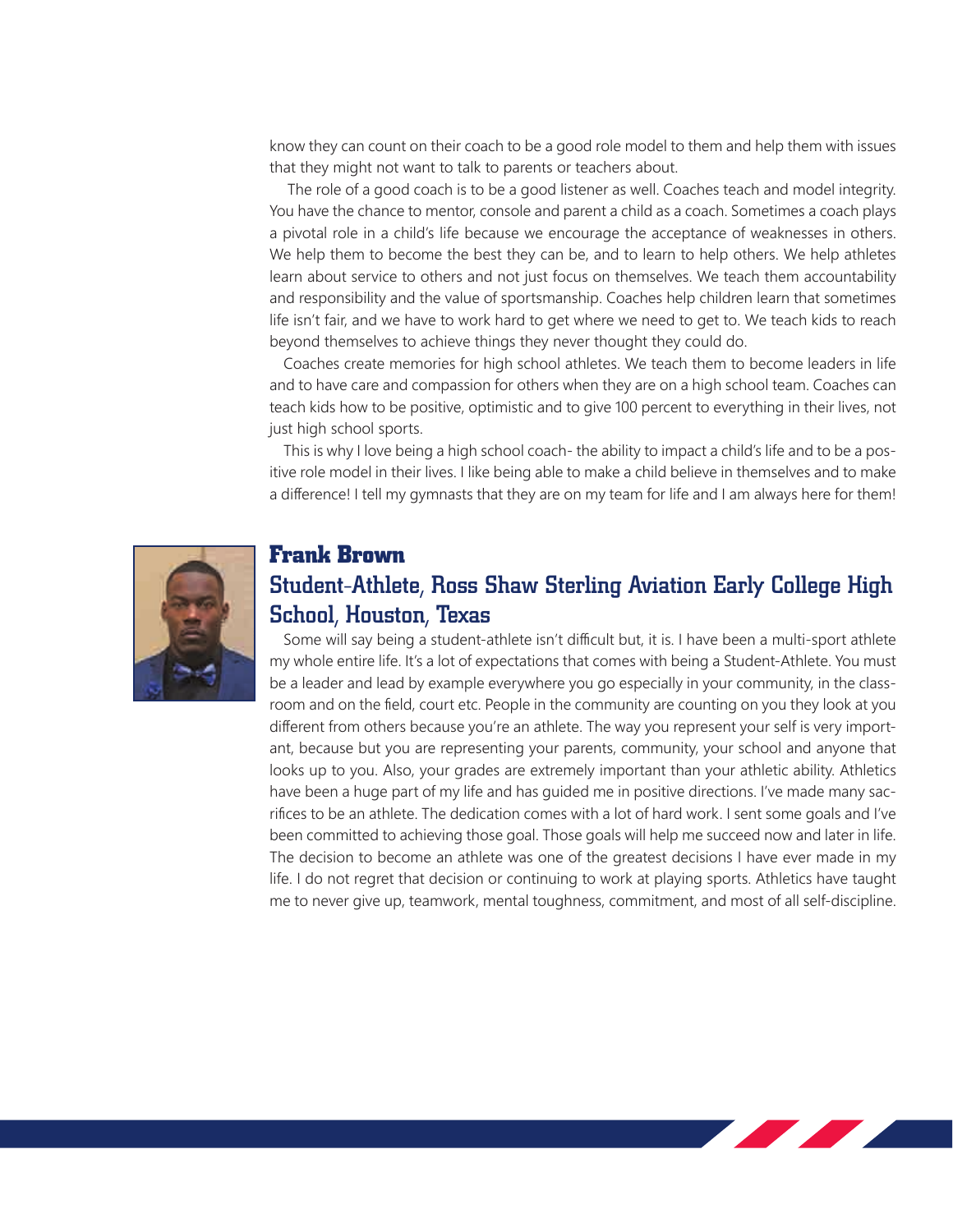

# **Paul Branagan** Principal, Middleborough (Massachusetts) High School

Playing a sport in high school is so much more than simply completing the season with a winning record. It is so much more than playing a game that the student athlete loves. Their participation in high school athletics is truly one of the pillars of how a school defines who they are both on and off the field or court. Two major areas that a school must focus is character development of its students and the citizenship values they are taught in regard their place within the school community. In the case of the student athlete, they set the barometer for the school. To watch a student athlete in regard to how they engage their teammates, their opponents, fans and coaches is the testament of how they display the core values of the school. However, more importantly, it is how the student athlete acts when no one is watching is what truly counts. The level of engagement within the school community. Are they a true role model for the other students within the school and beyond? A true student-athlete understands the role they play within a school in regard to their influence on the character and good citizenship within a school. To wear the uniform for the sport they, play representing the school colors and spirit of the school, is a major commitment both on and off the field/court. When one is to watch the athletic teams engage with each other and their presentation throughout the school community…it is a direct example of the definition of the character and citizenship values of the school. It is imperative that school leaders pay very close attention to their student athletes, as it is more than just cheering them on from the sidelines…it is empowering them to lead when they are not wearing the uniform. This is when it counts.



# **Mindy Doktor**

# Student-Athlete, Akron (New York) High School

Being a high school athlete is not just being the number one-point scorer, the fastest, or the strongest at your sport. You don't always have to be the best but what is most important is to try and be the best you can be. A high school athlete means you have a deeper understanding of responsibility, a team of friends, and the qualities of a leader. Playing high school sports allows for relationships that will last you a lifetime, stories that you can tell for years to come, and most importantly it helps you define who you truly are as a person. Sports for me have allowed me to become a true leader both on the field, in my community, and even my state. It has allowed me the opportunity to grow and realize my fullest potential doing something I couldn't live without. I have learned lessons that I never thought I needed to know and learned how strong I can be both mentally and physically. Although being a high school athlete takes up numerous hours of your life without these experiences there would be a huge hole in my heart. I have become a better person because of high school athletics.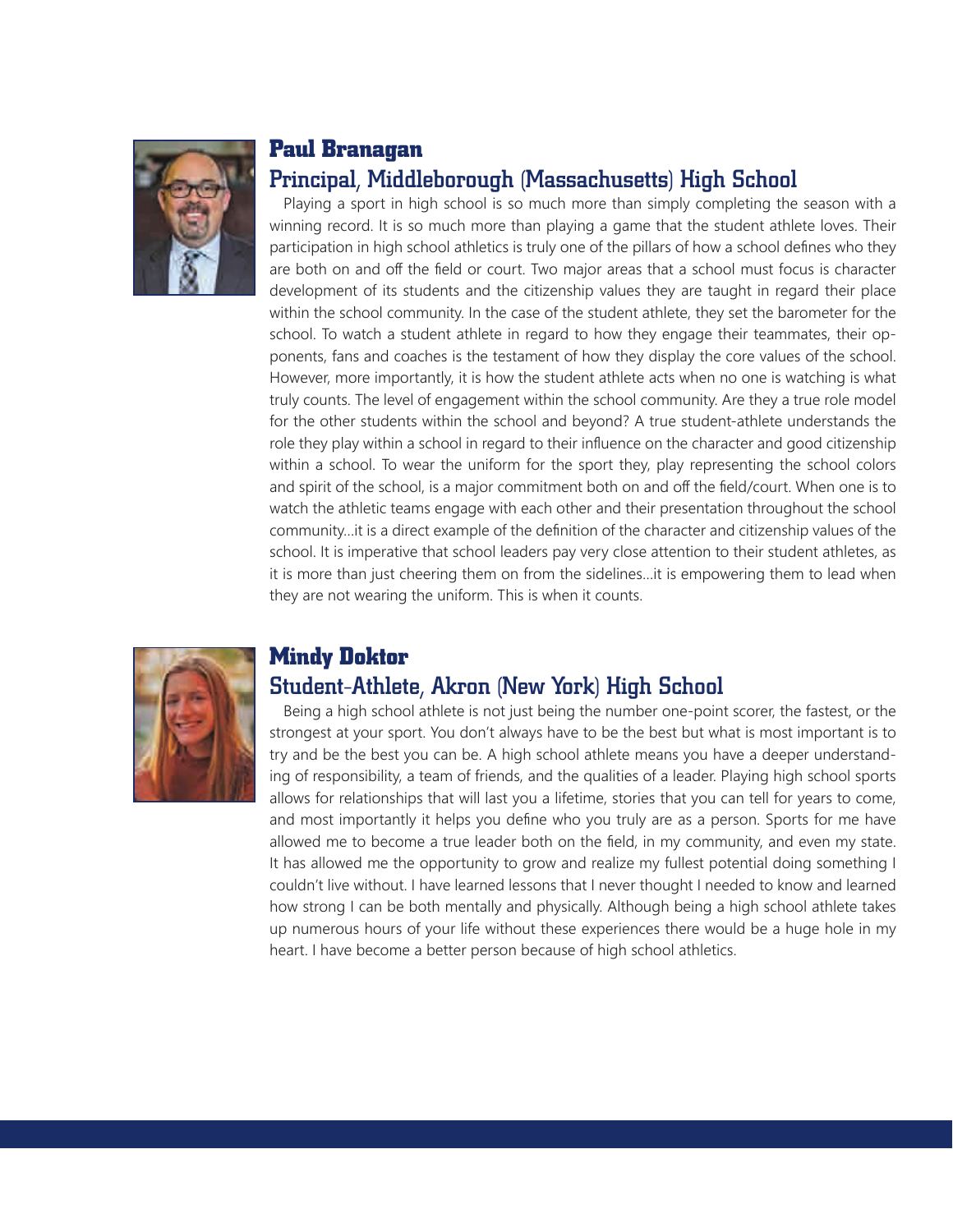

# **Dr. Lisa L. Langston** District Director of Athletics, Fort Worth (Texas) Independent Schools

The honor was great – to be the first Texas high schools to have a game on ASBN in partnership with Facebook. From the standpoint of a football fan, the contest was fantastic. Wyatt battled back to tie the score in the fourth quarter and South Hills, rising to the challenge, scored the go ahead touchdown in the closing minutes to complete an undefeated regular season. The game was compelling and kept online viewers engaged.

I was most proud of the way our football players competed and represented Fort Worth ISD to over 283,000 national and international viewers.

The sportsmanship displayed by the two teams at the conclusion of the contest was educational-based athletics at its best! The respect for one's opponent and the camaraderie between the two teams was noted by the commentators. "It was very nice to see… you love to see this, young men come together after a hard fought game…it was a cool experience."

We could not have scripted a better presentation to represent interscholastic athletics, Texas high school football, O. D. Wyatt High School, South Hills High School and Fort Worth ISD! I was "peacock proud" of our coaching staffs and, most important, our players.



#### **Kim Taylor**

#### Parent, Greenville, North Carolina

High school sports teams are some of the greatest communities my children have ever experienced. Not only did they develop strong moral characteristics due to these teams, but it has helped them to be dedicated citizens with a strong understanding of what community means to those around them. Athletes learn to think of their teammates as families, and they look out for one another both on and off the field. Teammates are the people who share the joys of winning and the pains of losing. We had one such teammate live with us for a summer when his parents went back to their home country, and he stayed with us to continue preparing for the upcoming soccer season. Another time, my children and their teammates created a fundraiser to help a teammate who had become the sole provider for his family. It blossomed into an event with not just their soccer team, but soccer teams came from all over the state to support a fellow soccer player. Naturally, both my children looked up to the older teammates. I have enjoyed watching the process of them becoming the older teammates who look out for the younger players and make sure they feel included in their sports families. The high school years can be very trying for students but playing a sport can be one of the best outlets and support systems for them.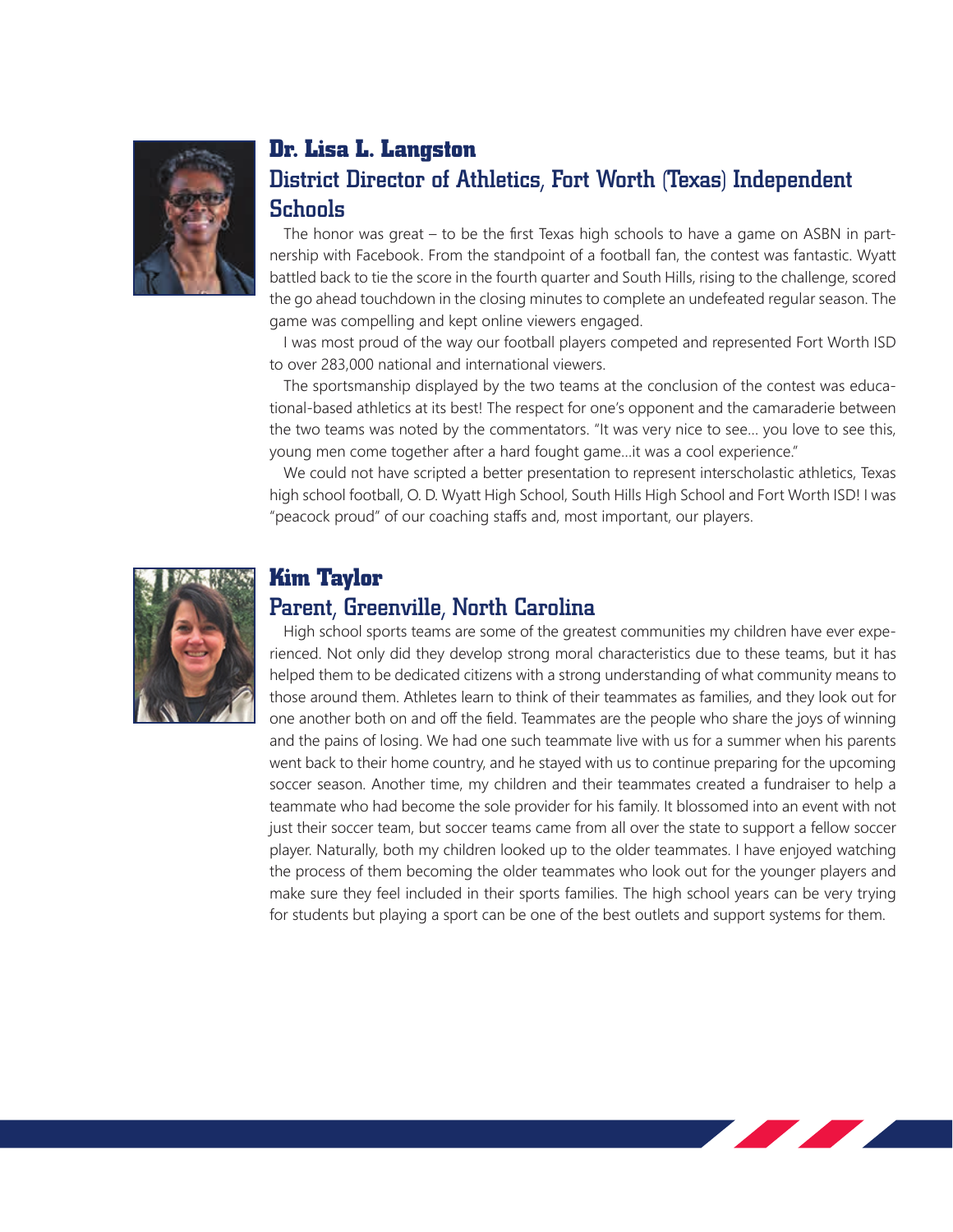

#### **EJ McArthur**

#### Student-Athlete, Jack Britt High School, Fayetteville, North Carolina

Being a student athlete isn't for everyone. It takes a lot of hard work, time, and dedication to maintain good grades and contribute to a team. My experiences with being a student athlete have been nothing short of exceptional. Athletics teach you things that are necessary to be successful in life. Basketball has taught me how to be a better communicator, a leader, how to push through adversity, and manage my time. These key concepts translate to real world situations in everyday life. For example, I have to communicate with classroom instructors as well as my classmates to be successful in a school environment. Being a leader allows doors to open up and soon people begin to follow you. Without being a leader, I wouldn't be a representative on the Student Athlete Advisory Council. There was a moment a few months back where a very important person in my life passed away. One of the most important things that we shared was the love for Basketball. When I found out he passed, it was like a piece of my heart was taken away from me, but the love for the game and the ability to get up from my lowest point and keep striving to be the best me I can be is the reason that I'm still going strong today. Sports have been a major part of my childhood and teenage life, I'm blessed and grateful to be able to play the sport I love. It has definitely made me a better student, person, and athlete.



# **Payton Okada**

# Student-Athlete, Farrington High School, Honolulu, Hawaii

As I get ready for college, realized that participating in school activities has set me on a good path for my future. High school was where I started to do my own thing, work through my own flaws and become a better version of myself. The demands of being a student and an athlete has helped me to manage my time, set goals and motivate me for college. Not only did I learn how to work with others, but to think of others and the big picture.



#### **Logan Spencer**

#### Student-Athlete, Kamehameha Schools-Maui, Honolulu, Hawaii

Trial and error. Finding strength through adversity. Hard work and determination. All of these are lessons that can be learned through participating in athletics. Being a part of high school athletics help you to become a better person, and the lessons that you learned translate directly into real life. Having that grit to keep pushing through the hard times and persevering through hardships is inevitable. So, why not practice dealing and handling hardships by using athletics? Pushing oneself mentally and physically can be very challenging, but if one does it enough than you can get used to it and be comfortable in a bad situation.

I love that feeling of pushing my limit and seeing how far I can go. Making a new personal record or beating that team that has gone undefeated for that past three years is satisfying to me. But once that season is done, I can walk away knowing I have given it my all to be the best that I can be. I also know that I can use that drive to do great things in my community. Bringing my community to be the best that they can be.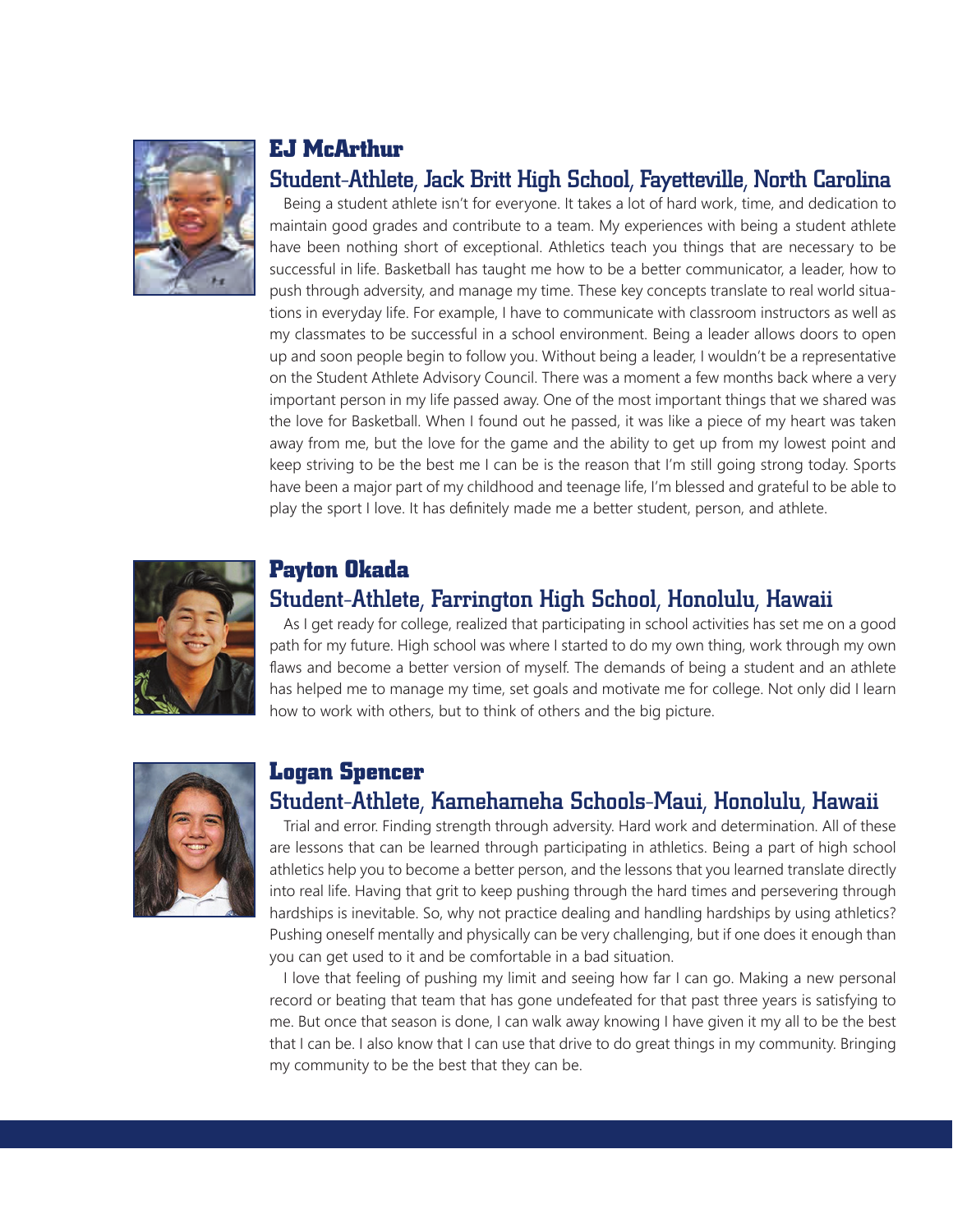

#### **David Tautofi**

#### Football Head Coach, Kaimuki High School, Honolulu, Hawaii

Athletics is a platform that teaches more than just the fundamentals of any sport. In more ways than one, it teaches the fundamentals of life that are important to the development of their character and their maturity. Coaching football at Kaimuki High School has not only shown this to be true, but it's been the key to the team and programs success in the recent years. These life fundamentals that deal with character and heart are what lay the foundations to guiding the youth in the right direction finding their identity in who they are and being confident in it. Building anything without a foundation is like building a castle in the sand. But a foundation built on life fundamentals builds a future of leaders that can change a community today influencing a nation tomorrow. This value that athletic participation brings is priceless.



# **Bob Carney** Official, Indiana

We all know there are many qualities that can be attributable to high school athletic participation. The benefits of physical/mental agility and endurance as well as working as a team to achieve a common goal (victory) are obvious. There are some not-so-obvious advantages that are developed through sports and athletic competition that can also translate to every aspect of our lives. It is important to focus on these qualities in a positive light to cultivate a constructive learning environment. The intended result is that successful athletic programs, and athletes, grow more respected-especially off the field, when their players, coaches and mentors display sound sportsmanship values. This comes from the hard work of school administrators, coaches, and staff to see the larger context of developing their "Student Athletes." Note that the focus is on the "Student" which should and does come first!

Above, I mentioned working for a common goal. The character traits of dependability, personal discipline, persistence and fairness are enhanced through athletic competition. Dependability and personal responsibility go hand-in-hand with showing your teammates respect and integrity by putting forth your best effort for the good of the team. The synergy of the collective effort goes beyond the individual's talents to benefit all. The advantages of persistence and hard work prepare you for the uncertainties of athletic competition and are vital to success on and off the field. Byproducts of these traits are critical thinking and communication skills. The ability to demonstrate that you can think on your feet and articulate your desired intentions is always a fundamental necessity. Fairness is exhibited from how you apply and accept the rules of the game and respect the decisions and outcome of the competition. This is not always easy, as a "win at all costs" mentality permeates society. Building those skill-sets through athletic competition improves relationships with teammates, coaches, officials and even opponents. This increases your knowledge base by exposing you to new or different ideas.

The citizenship values derived from athletic competition can range from showing compassion, empathy and respect, to taking responsibility and bringing a productive change in yourself and others. Beyond winning and losing, we learn how to cope with these results to handle these inevitable outcomes with grace and dignity. These are critical values, especially after a competition/match when the athlete's physical and mental endurance capacities are diminished.

<u>a shekara ta 1980 kundi a shekara ta 1980 kundi a shekara ta 1980 kundi a shekara ta 1980 kundi a shekara ta 1980 kundi a shekara ta 1980 kundi a shekara ta 1980 kundi a shekara ta 1980 kundi a shekara ta 1980 kundi a she</u>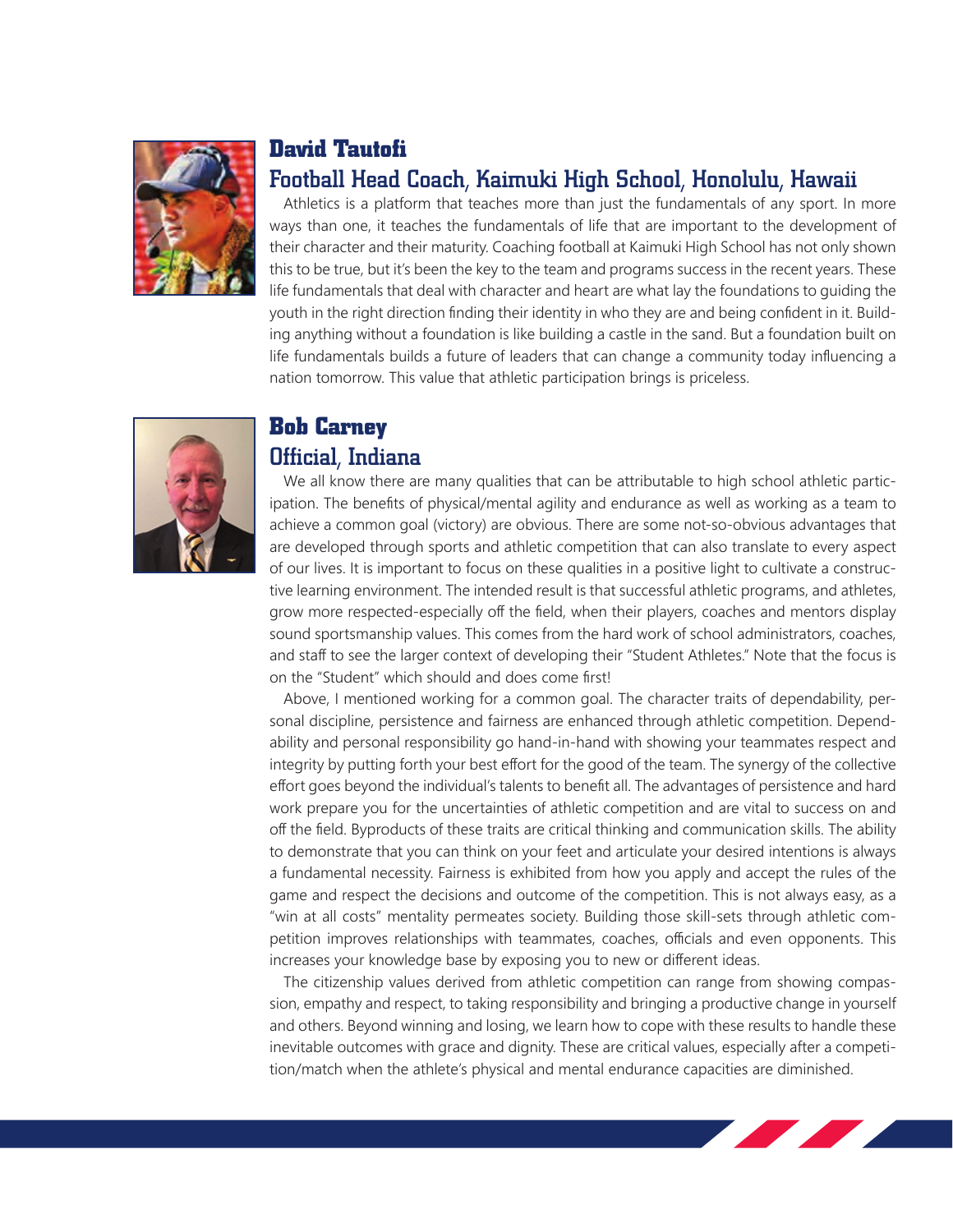#### Works Cited

Barber, Bonnie L. et al. "Benefits of Activity Participation: The Roles of Identity Affirmation and Peer Group Norm Sharing." In *Organized Activities as Contexts of Development: Extracurricular Activities, After-School and Community Programs*, Mahwah, NJ: Lawrence Earlbaum Associates, 2005.

Blomfield, Corey J. and Bonnie L Barber. "Brief report: Performing on the stage, the field, or both? Australian adolescent extracurricular activity participation and self-concept." *Journal of Adolescence*, 32 (2009): 733-739.

Berrett, Tim. *High School Sport Involvement Among Alberta's Senior Executives*. Report to Alberta Schools' Athletic Association. November 10, 2006.

Bohnert, Amy M. et al. "Regrouping: Organized Activity Involvement and Social Adjustment Across the Transition to High School." *New Directions for Child & Adolescent Development*. 2013.140 (2013): 57-75.

Born, Trevor. "High Standard for GPA." *Minneapolis Star Tribune*. May 14, 2007.

Braddock, Jomills Henry, et al. "Effects of Participation in High School Sports and Nonsport Extracurricular Activities on Political Engagement among Black Young Adults." *Negro Educational Review*, 58.3/4 (2007): 201-215.

Camiré, M. et al. "Coaching and transferring life skills: Philosophies and strategies used by model high school coaches." *The Sport Psychologist*, 26.3 (2012): 243-260.

Castrucci, B.C. et al. "Tobacco use and cessation behavior among adolescents participating in organized sports." *American Journal of Health Behavior*, 28.1 (2004): 63-71.

Coe, D. P. et al. "Effect of Physical Education and Activity Levels on Academic Achievement in Children." *Medicine and Science in Sports and Exercise*, 38.8 (2006): 1515–1519.

CEEB (College Entrance Examination Board, The). *College-Bound Seniors National Report: Profile of SAT Program Test Takers*. Princeton, NJ: 2001.

Corder, Kirsten et al. "What do adolescents want in order to become more active?" *BMC Public Health*, 13.1 (2013): 1-10.

Darling, Nancy et al. "Participation in School-based Extracurricular Activities and Adolescent Adjustment." *Journal of Leisure Research*, 37.1 (2005): 51-76.

Denault, Anne-Sophie et al. "Intensity of Participation in Organized Youth Activities during the High School Years: Longitudinal Associations with Adjustment." *Developmental Science*, 13.2 (2009): 74-87

Dohle, Simone and Brian Wansink. "Fit in 50 years: participation in high school sports best predicts one's physical activity after Age 70." *BMC Public Health*, 13 (2013): 1100

Dumais, Susan A. "Cohort and Gender Differences in Extracurricular Participation: The Relationship between activities, math achievement, and college expectations." *Sociological Spectrum*, 29.1 (2009): 72-100.

Everson, Howard T. and Roger E. Millsap. *Everyone Gains: Extracurricular Activities in High School and Higher SAT Scores*. New York, NY: College Entrance Examination Board, 2005.

Fox, Claudia K. et al. "Physical Activity and Sports Team Participation: Associations with Academic Outcomes in Middle and High School Students." *Journal of School Health*, 80.1 (2010): 31-37.

Gardner, Margo et al. "Adolescents' Participation in Organized Activities and Developmental Success 2 and 8 Years After High School: Do sponsorship, duration, and intensity matter?" *Developmental Psychology*, 44.3 (2008): 814-830.

Gould, Daniel et al. "Coaching life skills through football: A study of award winning high school coaches." *Journal of Applied Sport Psychology*, 19.1 (2007): 16-37.

Harrison, P.A. and G. Narayan. "Differences in behavior, psychological factors, and environmental factors associated with participation in school sports and other activities in adolescents." *Journal of School Health*, 73.3 (2003): 113-20.

Holt, Nicholas L. et al. "Do youth learn life skills thru their involvement in HS sport? A case study." *Canadian Journal of Education*, 31.2 (2008): 281-304.

Kaestner, Robert and Xin Xu. "Effects of Title IX and Sports Participation on Girls' Physical Activity and Weight." *Advances in Health Economics and Health Services Research*, 17 (2006): 79-111.

Kniffin, Kevin M. et al. "Sports at Work: Anticipated and persistent correlates of participation in high school athletics." *Journal of Leadership and Organizational Studies.* 2014 in press, available at http://ssrn.com/abstract=2450584

Knifsend, Casey and Sandra Graham. "Too Much of a Good Thing? How Breadth of Extracurricular Participation Relates to School-Related Affect and Academic Outcomes During Adolescence." *Journal of Youth & Adolescence*, 41.3 (2012): 379-389.

Linver, MR et al. "Patterns of adolescents' participation in organized activities: are sports best when combined with other activities?" *Developmental Psychology*, 45.2 (2009): 354-367.

Lipscomb, Stephen. "Secondary school extracurricular involvement and achievement: a fixed approach." *Economics of Education Review*, 26.4 (2007): 463-472.

Lumpkin, Angela and Judy Favor. "Comparing the academic performance of high school athletes and non-athletes in Kansas in 2008-2009." *Journal of Sport Administration & Supervision*, 4.1 (2012): 41-62.

Lopez, Mark Hugo and Kimberlee Moore. "Participation in Sports and Civic Engagement" Based on the 2002 National Youth Survey. CIRCLE (2006). Retrieved from Center for Information and Research on Civic Learning and Engagement: http://www.civicyouth.org/fact-sheet-participation-in-sports-and-civic-engagement

Lutz, Gene M. et al. "Impacts of Participation in High School Extracurricular Activities on Early Adult Life Experiences: A Study of Iowa Graduates." West Des Moines, IA: Iowa Girls' High School Athletic Union, 2009.

Marsh, H.W. and S. Kleitman. "Extracurricular school activities: The good, the bad and the nonlinear." *Harvard Educational Review*, 72.4 (2002): 464-514.

Marsh, Herbert W. and Sabina Kleitman. "School athletic participation: mostly gain with little pain." *Journal of Sport & Exercise Psychology*, 25 (2003): 205-228.